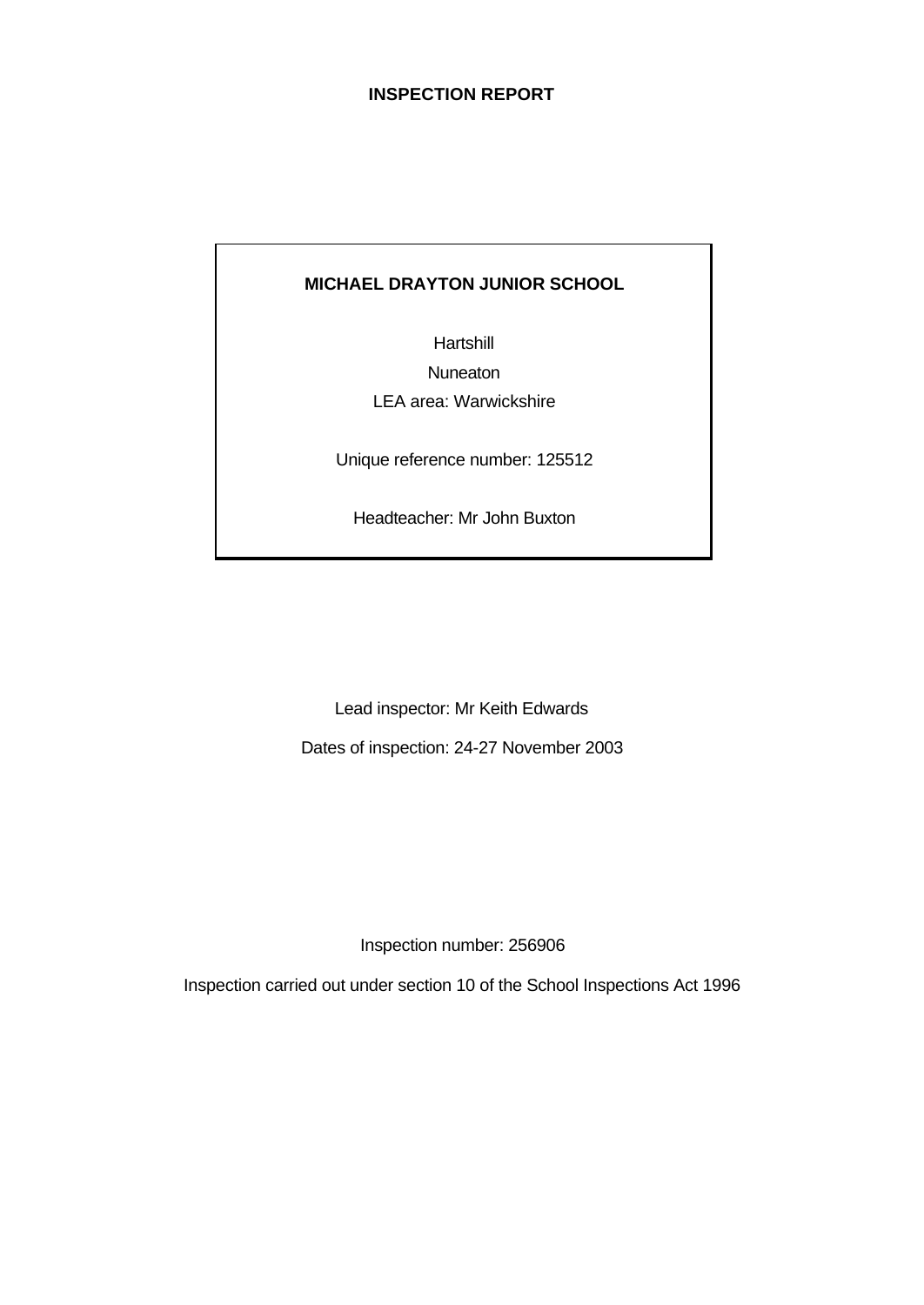### © Crown copyright 2003

This report may be reproduced in whole or in part for non-commercial educational purposes, provided that all extracts quoted are reproduced verbatim without adaptation and on condition that the source and date thereof are stated.

Further copies of this report are obtainable from the school. Under the School Inspections Act 1996, the school must provide a copy of this report and/or its summary free of charge to certain categories of people. A charge not exceeding the full cost of reproduction may be made for any other copies supplied.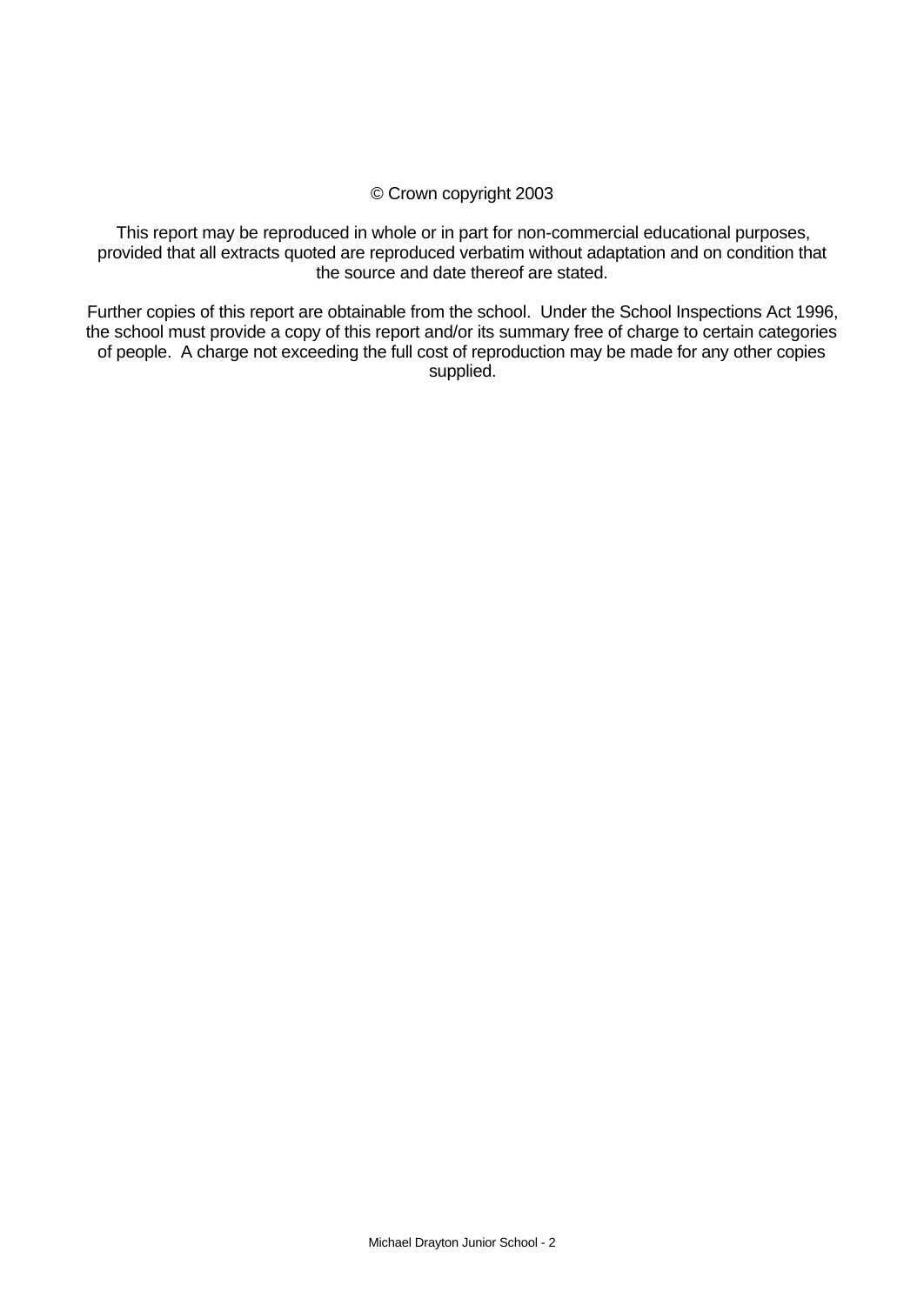# **INFORMATION ABOUT THE SCHOOL**

| Type of school:              | Junior                                 |
|------------------------------|----------------------------------------|
| School category:             | Community                              |
| Age range of pupils:         | 7-11                                   |
| Gender of pupils:            | Mixed                                  |
| Number on roll:              | 503                                    |
| School address:              | The Woodlands<br>Hartshill<br>Nuneaton |
| Postcode:                    | Warwickshire<br><b>CV100SZ</b>         |
| Telephone number:            | 024 7639 2272                          |
| Fax number:                  | 024 7639 2281                          |
| Appropriate authority:       | Governing Body                         |
| Name of chair of governors:  | Mr J.G. Brown                          |
| Date of previous inspection: | 29 June 1998                           |

## **CHARACTERISTICS OF THE SCHOOL**

Michael Drayton Junior School serves a suburban area of Hartshill on the western fringes of Nuneaton and draws almost all of its children from the immediate locality. It is well above average size for a primary school with 503 full-time boys and girls. Currently, 14 per cent of the pupils have an entitlement to free school meals, which is below the national average. The school has a mainly white population. Almost all of the children come from homes where English is the first language. One pupil is at an early stage of English language acquisition.

The pupils' attainment on entry to the school is lower than usual, although there is a wide spread of ability. Twenty-four per cent of the pupils are on the school's register for special educational needs, mainly because they find it harder to learn than usual. This is above the national average. Five pupils (one per cent) have a statement of Special Educational Need and five pupils are in public care. Michael Drayton earned a School's Achievement Award for its results in national tests in 2000.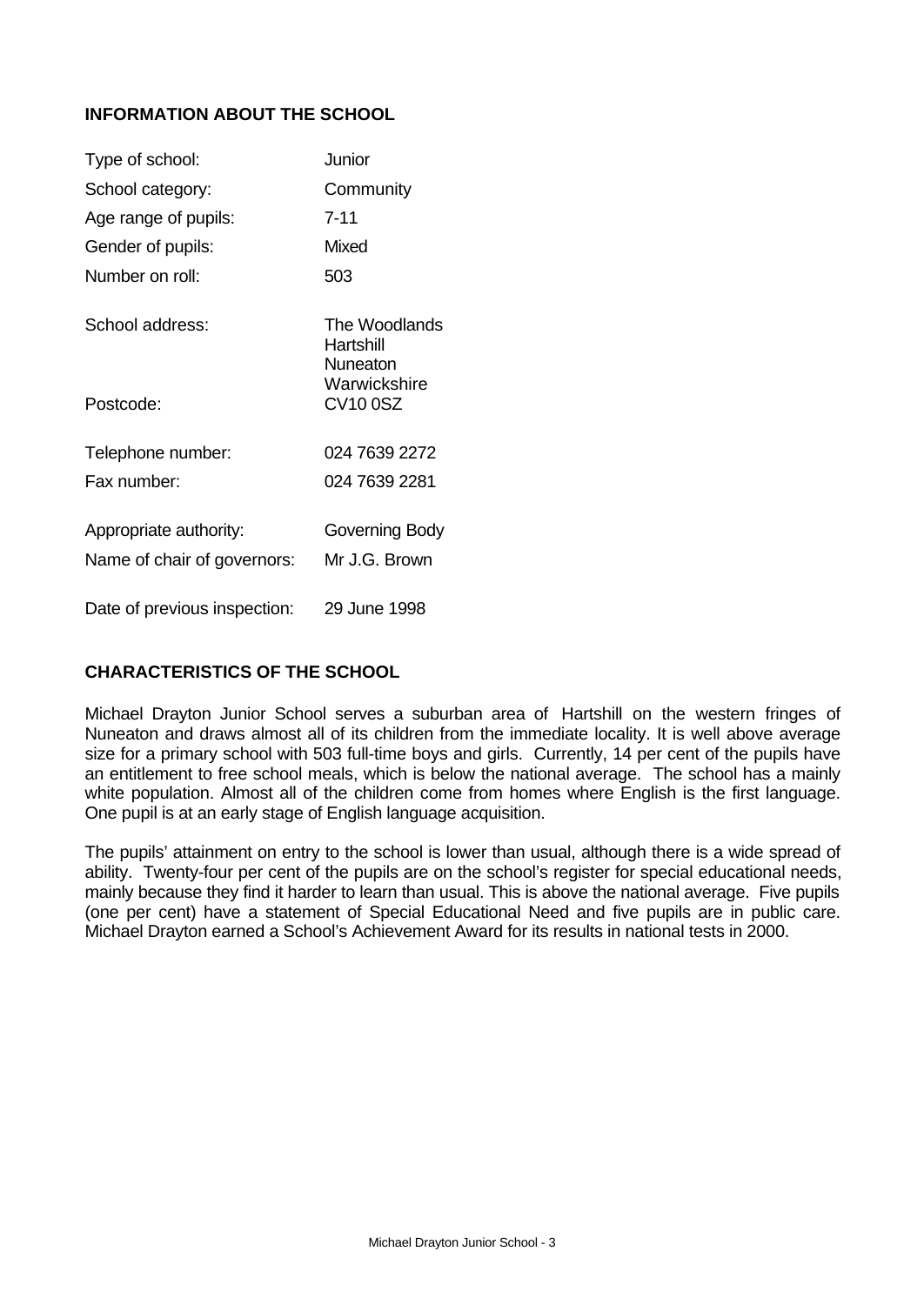# **INFORMATION ABOUT THE INSPECTION TEAM**

|       | Members of the inspection team |                | <b>Subject responsibilities</b>                                                                                       |
|-------|--------------------------------|----------------|-----------------------------------------------------------------------------------------------------------------------|
| 21190 | <b>Keith Edwards</b>           | Lead inspector | Music, English as an additional<br>language (EAL)                                                                     |
| 19692 | <b>Robert Folks</b>            | Lay inspector  |                                                                                                                       |
| 32274 | Jane Haggitt                   | Team inspector | Science, religious education (RE),<br>geography and history                                                           |
| 31539 | <b>Martin Phillips</b>         | Team inspector | Mathematics, information and<br>communication technology (ICT)<br>and personal, social and health<br>education (PSHE) |
| 30398 | Chris Scola                    | Team inspector | English, special educational needs<br>SEN), physical education (PE), art<br>and design and design and<br>technology   |

The inspection contractor was :

Inspire Educational Ltd

The Coach House 132 Whitaker Road Derby

DE23 6AP

Any concerns or complaints about the inspection or the report should be made initially to the inspection contractor. The procedures are set out in the leaflet *'Complaining about Ofsted Inspections'*, which is available from Ofsted Publications Centre (telephone 07002 637833) or Ofsted's website (www.oftsed.gov.uk).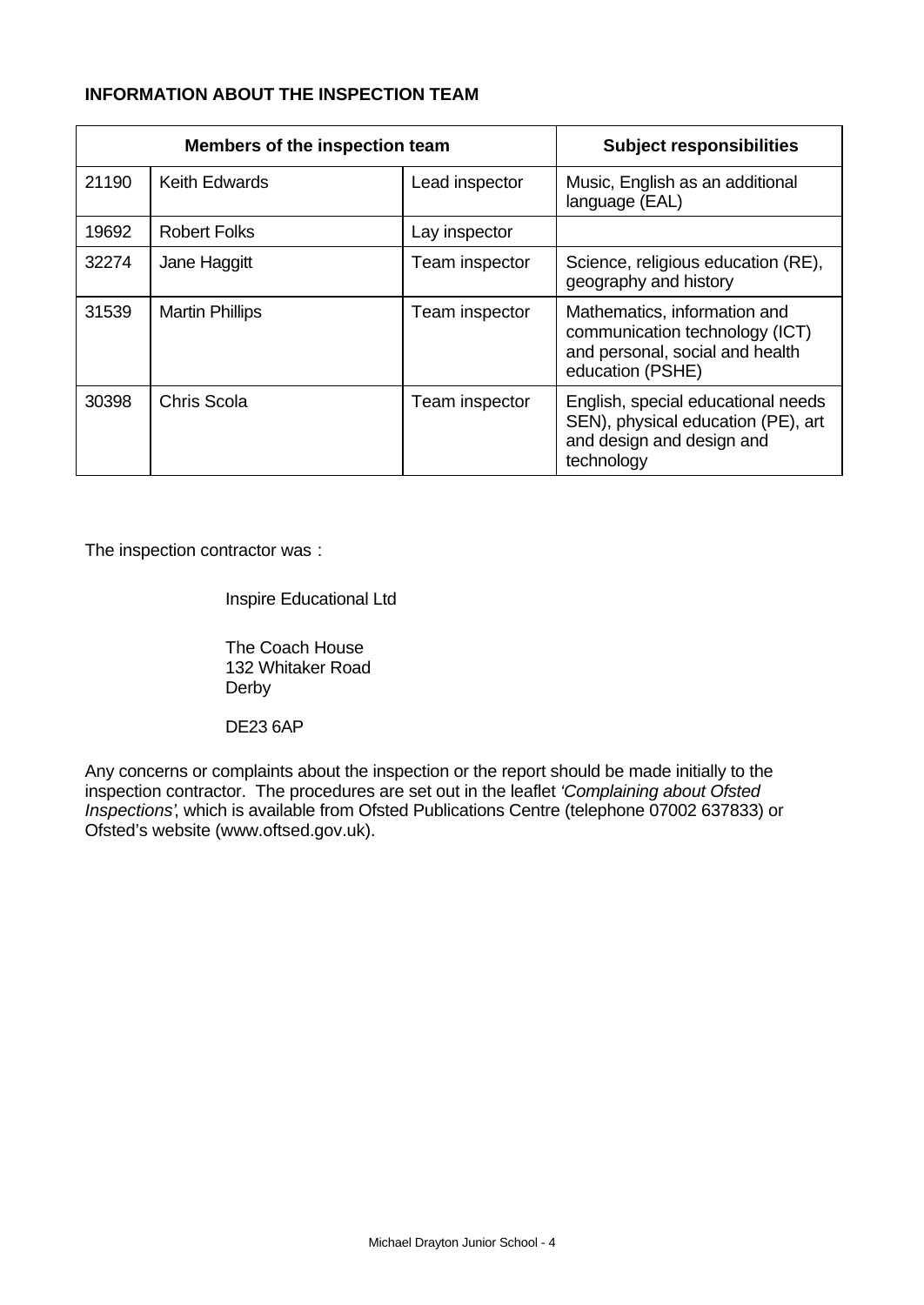# **REPORT CONTENTS**

|                                                                                                                                    | Page |
|------------------------------------------------------------------------------------------------------------------------------------|------|
| <b>PART A: SUMMARY OF THE REPORT</b>                                                                                               | 6    |
| <b>PART B: COMMENTARY ON THE MAIN INSPECTION FINDINGS</b>                                                                          |      |
| <b>STANDARDS ACHIEVED BY PUPILS</b>                                                                                                | 8    |
| Standards achieved in areas of learning, subjects and courses                                                                      |      |
| Pupils' attitudes, values and other personal qualities                                                                             |      |
| <b>QUALITY OF EDUCATION PROVIDED BY THE SCHOOL</b>                                                                                 | 11   |
| Teaching and learning<br>The curriculum<br>Care, guidance and support<br>Partnership with parents, other schools and the community |      |
| <b>LEADERSHIP AND MANAGEMENT</b>                                                                                                   | 15   |
| <b>PART C: THE QUALITY OF EDUCATION IN SUBJECTS AND COURSES</b>                                                                    | 17   |
| <b>PART D: SUMMARY OF THE MAIN INSPECTION JUDGEMENTS</b>                                                                           | 26   |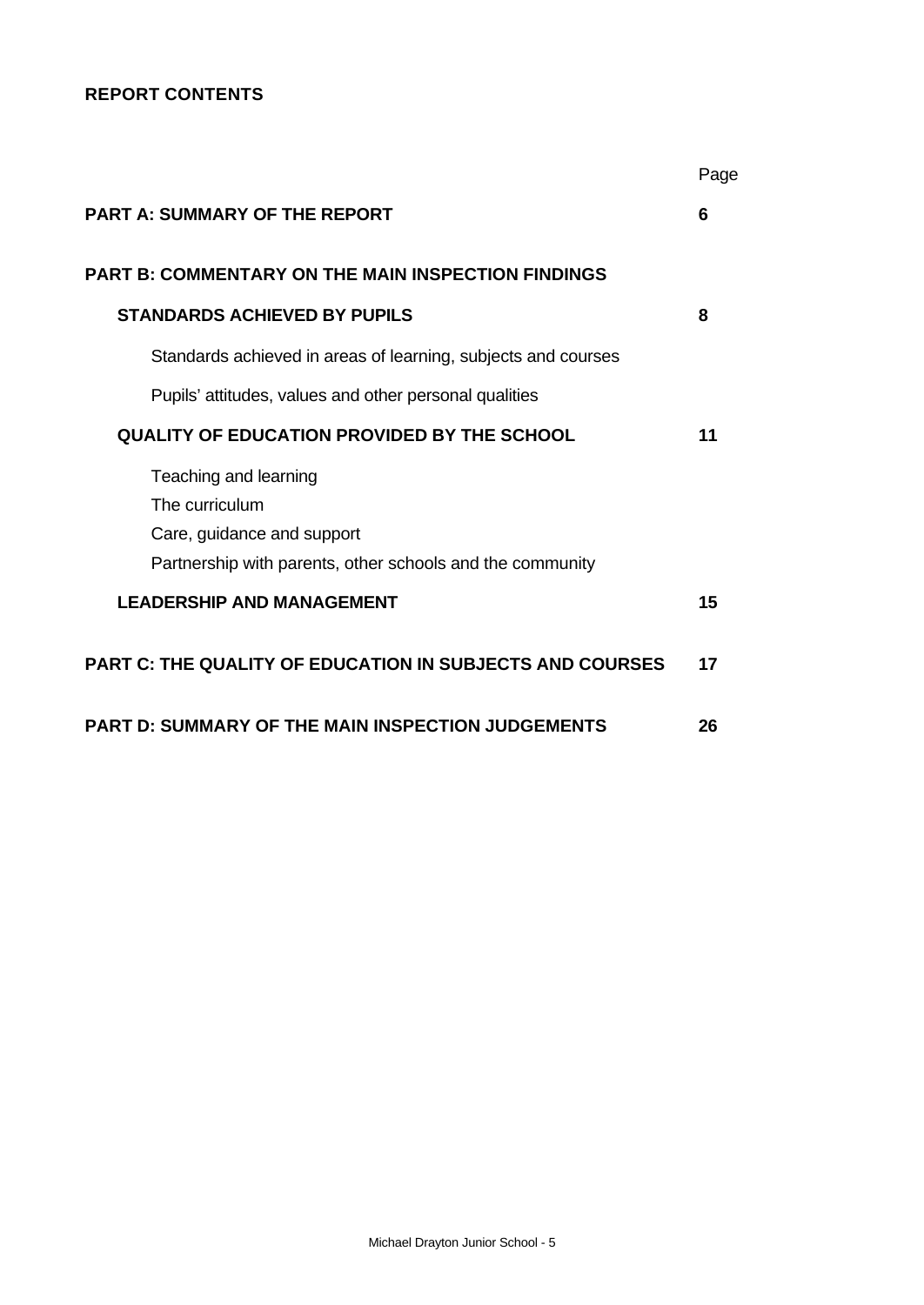## **PART A: SUMMARY OF THE REPORT**

This is a **very effective school.** The headteacher has developed a very effective team to ensure that the pupils achieve their best. The school is very well led and managed. The school's priorities are clearly identified and the provision gets better each year. The ethos of care and respect has a very positive impact on the personal development of the pupils. They are making very good progress and achieving very well because the teaching is consistently good, the curriculum is rich and inclusive and the assessment procedures are very good. The school provides very good value for money.

The school's main strengths and weaknesses are:

- inspection evidence points to standards that are above average in English, information and communication technology, art and design and physical education
- in the 2003 national tests for the pupils in Year 6, standards were well above those in similar schools
- the headteacher has high aspirations and knows exactly what he wants for the school. He has built a very effective team and is very well supported by the governing body
- the curriculum is broad and interesting
- assessment procedures are used very effectively to help the pupils to learn
- the provision for pupils with special educational needs has improved significantly since the last inspection and is now excellent
- the pupils' attitudes to learning are very positive and their behaviour is very good
- the pupils' personal qualities are developed effectively by the school

There has been very good improvement since the last inspection. Monitoring and evaluation of the work of the school by the headteacher and co-ordinators are very effective. The teaching is much more effective as it is based on secure assessment information. The use of information and communication technology to support learning is very good. The curriculum is very well planned to meet the needs of pupils of all abilities. As a result, standards have risen and almost all pupils achieve highly and progress at a good rate.

| <b>Results in National</b><br>Curriculum tests at the end |      | similar schools |      |      |
|-----------------------------------------------------------|------|-----------------|------|------|
| of Year 6, compared with:                                 | 2001 | 2002            | 2003 | 2003 |
| English                                                   |      |                 |      |      |
| mathematics                                               |      |                 |      |      |
| science                                                   |      |                 |      |      |

### **STANDARDS ACHIEVED**

*Key: A - well above average; B – above average; C – average; D – below average; E – well below average Similar schools are those whose pupils attained similarly at the end of Year 2.*

The pupils are **achieving very well,** particularly in English and information and communication technology where standards are above average. This represents a significant success for the school as the attainment of the current Year 6 was below average when they started in Year 3. Results in the 2003 tests showed that the pupils made very good progress in English, mathematics and science. These subjects are well taught and they are very well taught in Year 6. The pupils achieve above average standards in art and design and in physical education where the pupils benefit from an enriched curriculum, very good accommodation and resources and effective teaching. The pupils make good progress in the other subjects.

The pupils have very good attitudes to learning, respect each other and behave very well. In the classroom, dining room and on the playground relationships are harmonious. The pupils enjoy school and are attentive in lessons.They readily accept responsibilities**.** Punctuality is good and attendance levels are satisfactory**.** The **school develops the pupils' personal qualities very**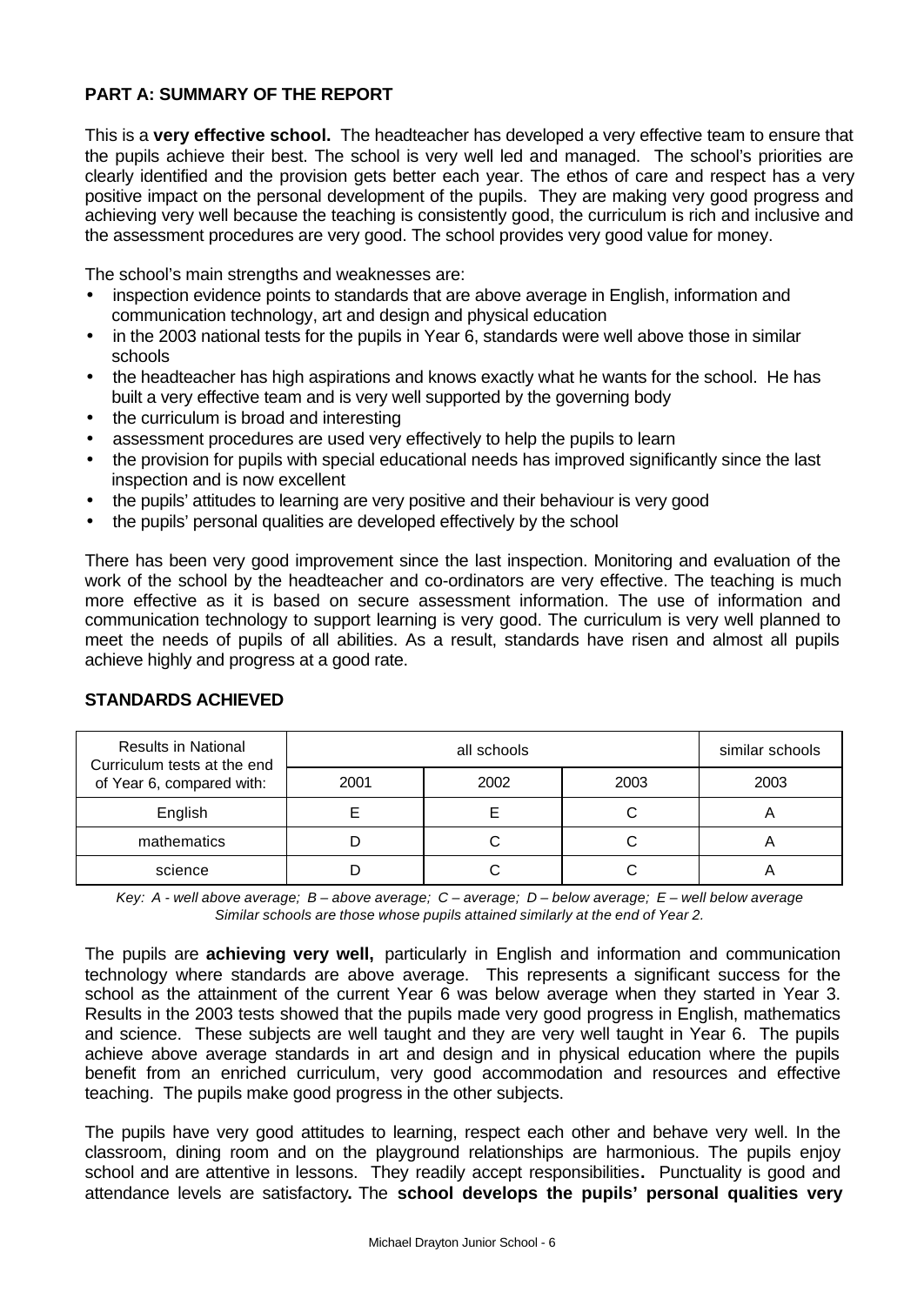**effectively.** There are particularly good opportunities for moral and social development that enhance the very good relationships within the school. The teachers extend the pupils' understanding of the importance of cultural and religious traditions satisfactorily.

### **QUALITY OF EDUCATION**

The **quality of education provided by the school is very good.** The **teaching is consistently good** throughout the school and **very good in Year 6**. The teachers plan interesting work that the pupils enjoy. Because the teachers make very good use of assessment information, there is a good level of challenge in lessons. Tasks are often modified for different groups of pupils so that all achieve well. Very good use is made of teaching assistants and information and communication technology to stimulate learning. Consequently, the pupils apply themselves well and work hard. The provision for those pupils with special educational needs is excellent.

The curriculum is rich and vibrant and enhanced by a good range of visits and visitors. The care, guidance and support of the pupils are very good. The school very effectively ensures the care, welfare, health and safety of the pupils. They have very good relationships with their teachers who monitor their progress carefully. The teachers know the pupils very well, listen to them and welcome their comments and ideas. The School Council provides very good opportunities for the pupils to air their views about the school. Partnerships with parents are good. Parents support their children well. The school has developed very good relationships with the local high school and with the community, particularly the local church.

### **LEADERSHIP AND MANAGEMENT**

The quality of the leadership and management is the key to the success of the school. The headteacher's unflinching commitment to ensuring that the pupils achieve highly is the driving force behind the school's improvement. He has developed a very effective team and very effective systems to make the school an efficient organisation that has the well-being of the children at its heart. The governors provide very good support and have a very good understanding of the school's priorities. Financial systems are excellent.

### **PARENTS' AND PUPILS' VIEWS OF THE SCHOOL**

**Parents are very satisfied** with the school and think highly of it. The pupils are proud of their school and feel they are valued and very well supported.

### **IMPROVEMENTS NEEDED**

The school is not required to make any significant changes. However, it needs to continue to develop the quality of teaching to eliminate the small percentage of unsatisfactory lessons and to provide more opportunities to develop the pupils' independence and their thinking strategies.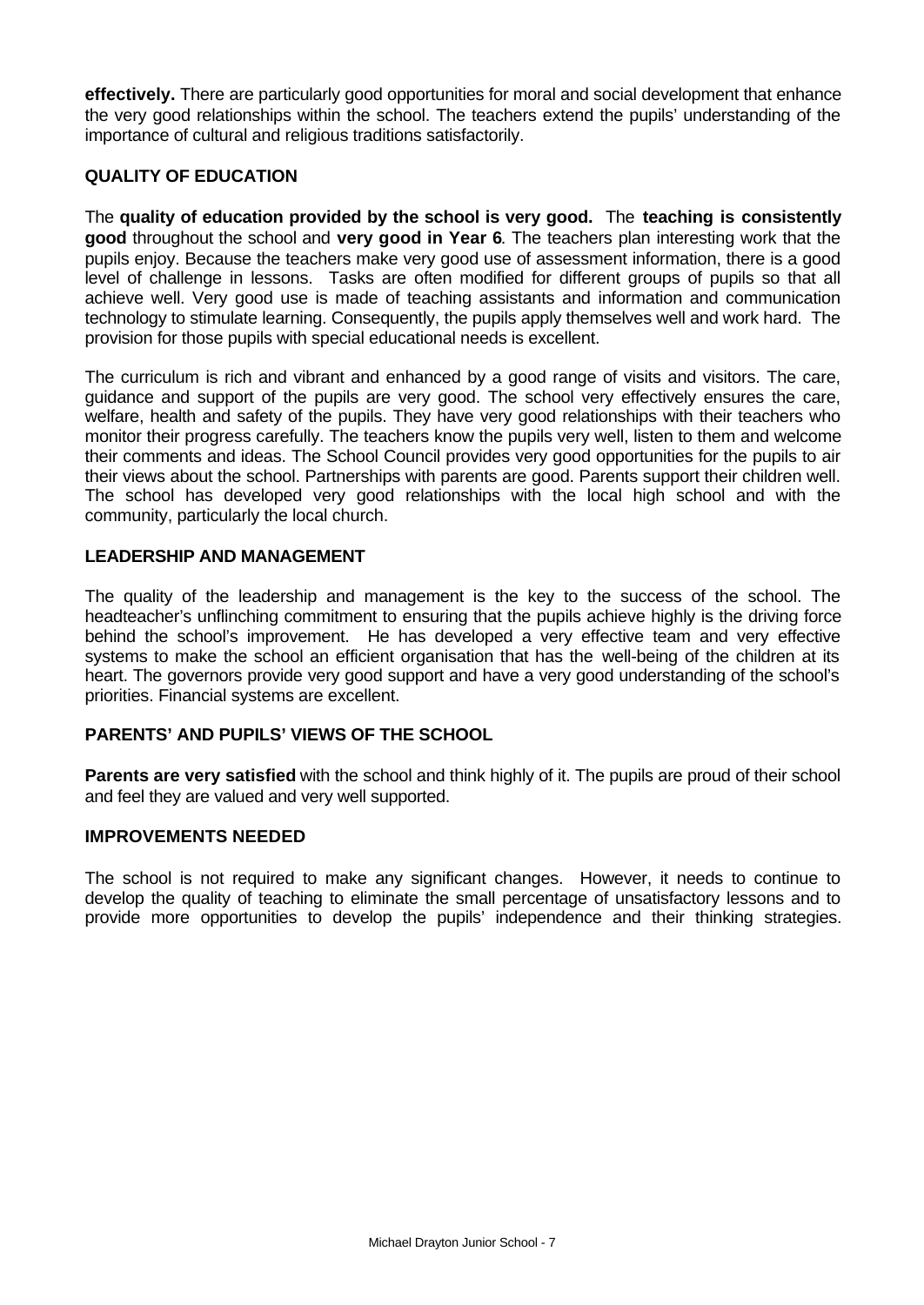### **PART B: COMMENTARY ON THE INSPECTION FINDINGS**

### **STANDARDS ACHIEVED BY PUPILS**

#### **Standards achieved in areas of learning, subjects and courses**

Overall, achievement is very good. Standards are above average in English, information and communication technology, art and design and physical education. This is because the pupils are well taught and the school provides a very rich curriculum.

#### **Main strengths and weaknesses**

- Standards have risen markedly since 2001
- In the national tests in 2003 in Year 6, the pupils achieved standards in English, mathematics and science that were well above those in similar schools
- In information and communication technology the pupils acquire a good level of skills which they apply confidently to their learning in other subjects

#### **Commentary**

1. Since the last inspection the school has focused on raising standards and has been very successful across the curriculum. This is reflected in the results of national tests, which have improved significantly over the last two years. In 2003 the results were close to the national average and well above those pupils who had similar scores at the end of Year 2. The school was particularly successful in enabling the pupils to achieve the higher Level 5 in mathematics.

#### *Standards in national tests at the end of Year 6 – average point scores in 2003*

| Standards in: | School results | National results |
|---------------|----------------|------------------|
| English       | 27.1 (25.8)    | 26.8 (27.0)      |
| mathematics   | 27.0(27.1)     | 26.8 (26.7)      |
| science       | 28.8 (28.5)    | 28.6 (28.3)      |

*There were 132 pupils in the year group. Figures in brackets are for the previous year*

2. The pupils' attainment on entry to the school covers a wide range, but it is below average overall, especially in pupils' literacy skills and their mathematical development. The pupils make very good progress in speaking and listening, reading and writing. This is because the skills are taught systematically and in an interesting way. The teachers plan work very well to take account of the wide range of abilities. Teaching assistants give very effective support. Other subjects' such as history, science and religious education, are used very effectively to develop and consolidate writing skills. ICT is very well used to support work on developing research skills. In mathematics, the pupils achieve well because the teachers have good subject knowledge and high expectations of the pupils' attainment.

3. In all year groups pupils with special educational needs (SEN) achieve very well. This is because the provision for pupils with SEN is excellent. The school has very effective systems to analyse the performance of pupils with special educational needs and prepares high quality individual education plans that set out clear targets for them. Furthermore, there is a structured programme of frequent and regular communication between the co-ordinator, the class teachers and the parents to ensure that these pupils receive appropriate support. Support staff are totally involved. The teaching of pupils with special educational needs is very good. Highly skilled and well-briefed teaching assistants support these pupils in lessons and their careful planning and sensitive management of the pupils enables these pupils to learn.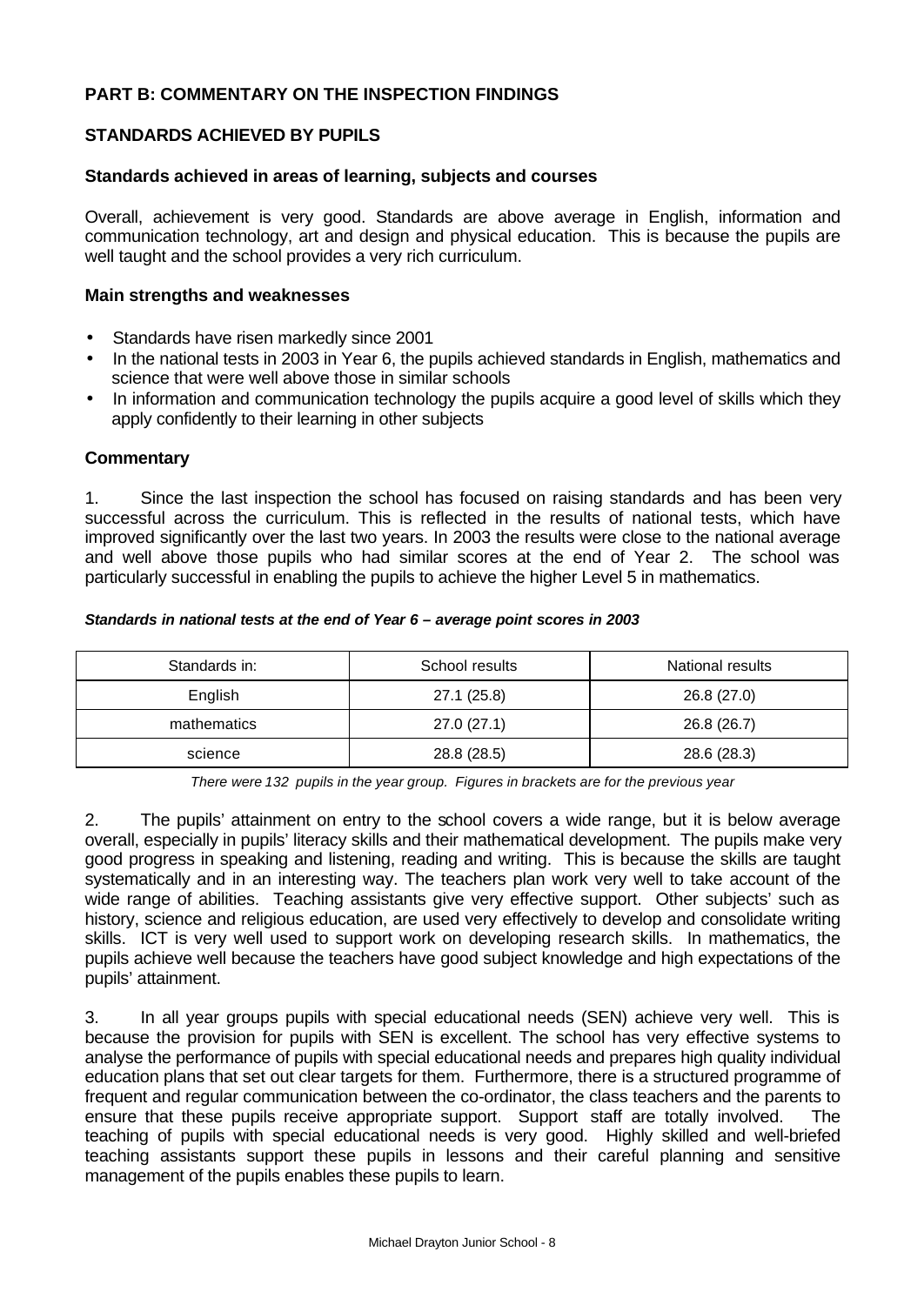4. Standards are above average in information and communication technology because it is very well taught. The teachers make full use of the computer suite and carefully plan opportunities for the pupils to practise their skills in other subjects, particularly as a research tool. The pupils are confident in their work and can readily explain the processes involved in any particular application. Standards in art and physical education are above average because these subjects are taught well and because the curriculum is enriched. For example, in physical education, the school is very well resourced in equipment and accommodation. The school has extensive grounds, which have been well developed for sport, and the school ensures that there is a very good range of extra-curricular activities to encourage the pupils. The art curriculum benefits from visits to galleries to enhance the pupils' experience and from very good teacher expertise in the subject.

5. Although there remains scope for raising standards further, the school's development strategy has brought significant and sustained improvements in many areas. The headteacher and staff have made very effective use of collective planning across year groups, data analysis and the monitoring and evaluation of teaching and learning to support improvement. These features are now well established and expectations continue to rise. All of the staff know they are accountable and are becoming increasingly involved in evaluating their practice. There is a clear commitment to further improvement.

## **Pupils' attitudes, values and other personal qualities**

The pupils are keen to come to school and enthusiastic about what the school offers them. They are very well behaved and respond positively in lessons. The pupils' personal development is good. Attendance is satisfactory.

### **Main strengths and weaknesses**

- Pupils have a very good involvement in the life of the school
- Relationships within the school are very good
- The school has some very good strategies for dealing with difficult pupils
- Punctuality at the school is good.

## **Commentary**

6. The pupils have very good attitudes to learning and take full part in the many and varied activities available. In lessons, the pupils concentrate very well and stay on task. They work very well together but there is less evidence of independent learning. However, when they are given this opportunity, they respond very well. For example, in a Year 4 history lesson, a group of pupils conducted their own research into Egyptian gods using the Internet. The school expects very high standards for pupils' conduct and they respond very well to this.

7. Behaviour in and around the school is very good. Relationships within the school between staff and pupils are of a high standard. The resultant harmonious atmosphere is a strong feature of the school and contributes considerably to the level of learning in the school. At playtimes and lunchtimes, the pupils are very well behaved. Lunchtime supervision is of a high quality. The pupils socialise extremely well together. The level of exclusions is very low.

8. Pupils are very willing to take responsibility. At the beginning of each day and at break times, many pupils volunteer to carry out duties. Year 6 pupils operate the sound and visual systems for assemblies and prepare and clear up afterwards. Litter pickers and gardeners assist the caretaker in his duties. There are energy monitors, librarians and computer monitors. There is a flourishing School Council and pupils are given the opportunity to take part on a rota basis. They have invited the Chair of the Parent Teacher Association to discuss their views on the outdoor play equipment and other developments that they would like to have in the school. Their views are very well considered and acted upon. They organise charity events themselves such as "Bring and Buy Sales", without intervention from school staff.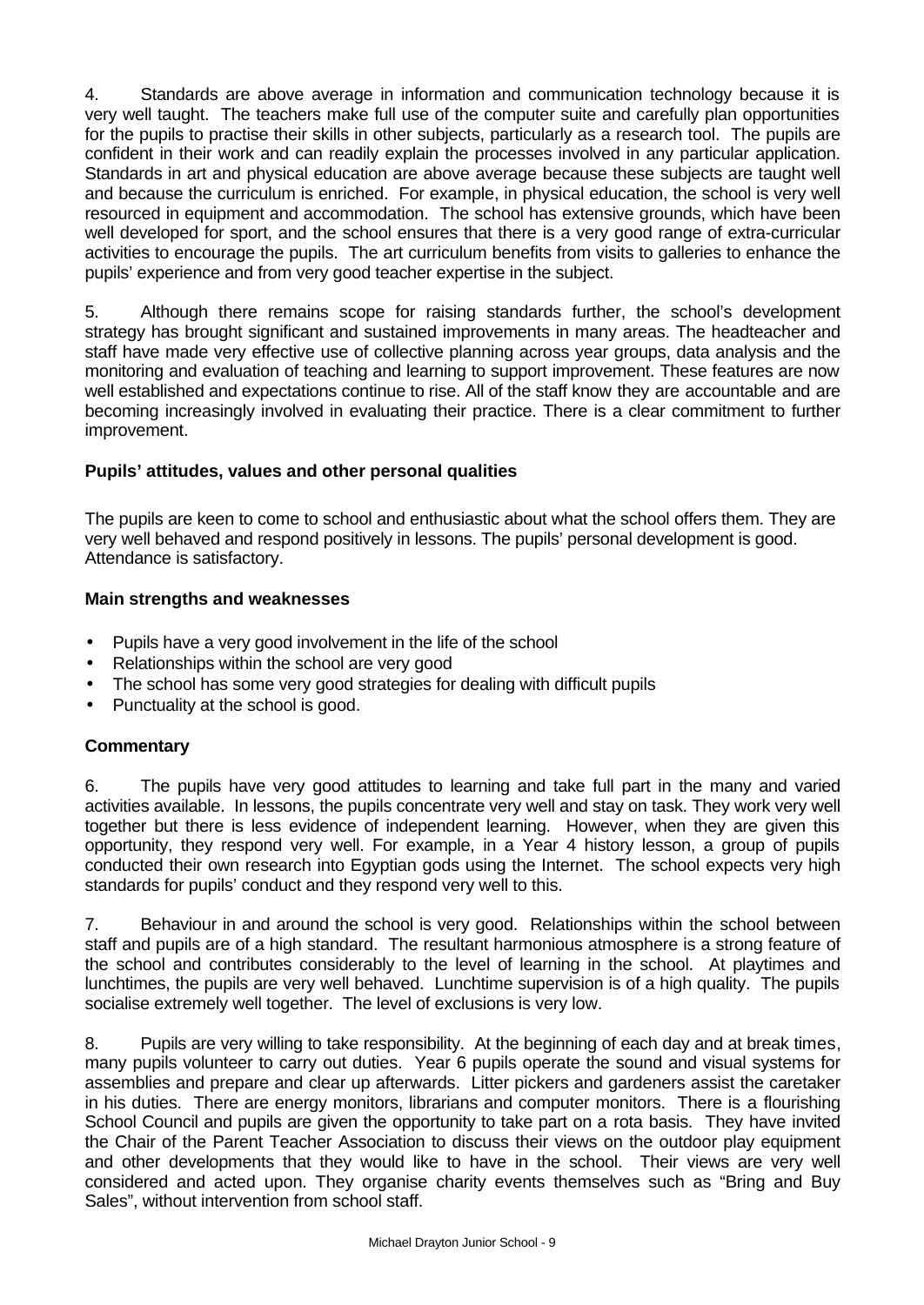9. The pupils' moral development is very good. Moral issues are considered in assemblies and in lessons. The school provides a clear moral code to which the pupils respond extremely well. The school encourages and develops the values of being helpful, thoughtful about others and respect. The staff provide very good role models for the pupils and, consequently, social development is very good in the school and this is evident in the very good relationships. Spiritual development is good and is further enhanced by the very close relationships with the church and in assemblies. Cultural development in music and art is good but less well developed in relation to other cultures. The school has recognised this and has included it in the current school improvement plan. The school is making progress in this area: pupils' drawings of black heroes, produced with the help of a visiting artist, are on display in the hall. Through their contacts with the community, through visits and visitors and the links with many local organisations, the pupils learn to understand the responsibilities of living in a community.

#### **Attendance**

10. Attendance is satisfactory. The pupils enjoy coming to school and punctuality is good. Unauthorised absences are in line with the national average. The school has very good systems for promoting and monitoring attendance. All statutory requirements are met.

#### *Attendance in the latest complete reporting year (%)*

| Authorised absence |     | Unauthorised absence |     |
|--------------------|-----|----------------------|-----|
| School data        | 5.1 | School data          | 0.4 |
| National data      | 5.4 | National data        | 0.4 |

*The table gives the percentage of half days (sessions) missed through absence for the latest complete reporting year.*

**F** 

#### **Exclusions**

#### *Ethnic background of pupils*

| Categories used in the Annual School Census | No of pupils<br>on roll | Number of<br>fixed period<br>exclusions | Numb<br>perma<br>exclus |
|---------------------------------------------|-------------------------|-----------------------------------------|-------------------------|
| White - British                             | 441                     | 6                                       | $\Omega$                |
| White - Irish                               | 6                       |                                         | $\Omega$                |
| Mixed - White and Asian                     | 2                       |                                         | $\Omega$                |
| Asian or Asian British - Pakistani          | 2                       |                                         | 0                       |
| Black or Black British - African            | $\mathfrak{p}$          |                                         | $\Omega$                |
| No ethnic group recorded                    | 50                      |                                         | 0                       |

| <b>Exclusions in the last school year</b> |
|-------------------------------------------|
|-------------------------------------------|

| lo of pupils<br>on roll | Number of<br>fixed period<br>exclusions | Number of<br>permanent<br>exclusions |
|-------------------------|-----------------------------------------|--------------------------------------|
| 441                     | 6                                       |                                      |
| 6                       |                                         |                                      |
| 2                       |                                         |                                      |
| 2                       |                                         |                                      |
| 2                       |                                         |                                      |
| 50                      |                                         |                                      |

*The table gives the number of exclusions, which may be different from the number of pupils excluded.*

# **QUALITY OF EDUCATION PROVIDED BY THE SCHOOL**

### **Teaching and learning**

The overall quality of teaching and learning is good. This highly inclusive school provides well for those pupils with special educational needs. Teaching and learning are most effective in Year 6. Assessment procedures are very effective in helping the pupils to make good progress.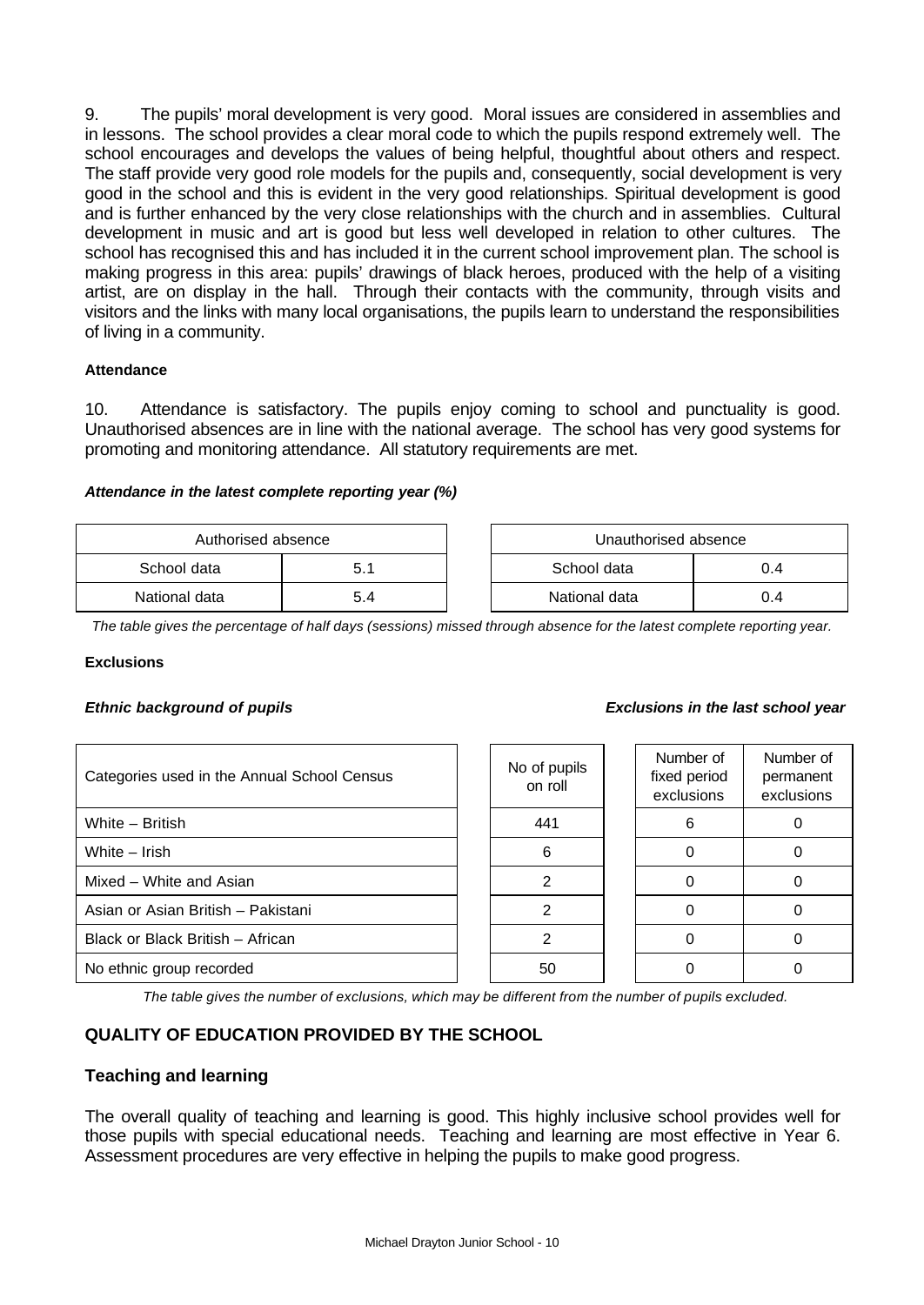### **Main strengths and weaknesses**

- The quality of teaching in Year 6 is very good
- Assessment procedures are used very effectively to help the pupils to learn
- Literacy is very well taught
- The school makes very good use of teaching assistants to help those pupils with special educational needs to learn
- The school is successful in ensuring very good standards of behaviour in lessons
- A few lessons are too prescriptive and provide too few opportunities for the pupils to develop their thinking skills

### **Commentary**

11. The emphasis that each teacher gives to the pupils' personal and social development is a strength. This focus raises the pupils' confidence and self-esteem and nurtures a very positive attitude towards learning. Very good attention is paid to the pupils' previous attainment when planning work in literacy and numeracy. This ensures that these lessons run smoothly. There is often an appropriate variation in the work set for the range of ability in each group. The feedback to pupils is good and in the best examples, particularly in Year 6, the pupils are clearly informed about what they need to do to improve their work.

12. There is a high level of consistency of approach brought about by the teamwork of the teachers in each year group. They plan their work together, share their ideas and evaluate the outcomes. As a result, the quality of teaching in over three quarters of the lessons seen was good or better. The teamwork generated by the headteacher has allowed each teaching team to work collectively and successfully to raise standards, particularly in literacy and information and communication technology. There is a shared commitment to providing the pupils with activities that interest, stimulate and challenge them. Many lessons begin with very lively question and answer sessions that build on what the pupils know from a previous lesson or unit of work. The teaching assistants are fully engaged in each lesson. For example, in a very successful Year 6 literacy lesson, a teaching assistant dramatised the role of Lady Anne of Marwell making her last fateful diary entry. This captured the imagination of the pupils and stimulated a very lively and thoughtful class discussion about motives for Lady Anne's murder. Such activities contribute very well to the good standards of speaking and listening that the pupils achieve.

13. Most teachers provide the pupils with many opportunities to write in a range of contexts. This approach has helped to raise standards in writing although there are still missed opportunities. For example, in some science lessons the pupils are required to copy the findings from the board rather than record the experiment in their own way. In other weaker lessons, notably in Years 3 and 4, the teachers allow too little scope for the pupils to organise their own work.

14. A successful element of the classroom practice is the way that information and communication technology is used to support learning. For example, in a successful PSHE lesson for Year 5, the pupils used digital video cameras to record their group role-play on the theme of bullying. The class teacher successfully used the footage to assess the pupils' filmmaking techniques and to evaluate the pupils' interpretation of the theme. In Year 6, the pupils are very aware of the target audience as they prepare presentations of the flora and fauna of the rainforest to support their work in geography.

15. The teaching of pupils with special educational needs is very good. Special educational needs pupils are identified in good time. A suitable programme of learning is planned and the work set is very well matched to the pupils' needs. Highly skilled and well-briefed teaching assistants support these pupils and deliver programmes of learning that are very appropriate. The targets that are set for pupils are highly relevant and address all areas of the curriculum, including managing relevant aspects of behaviour. The specialist expertise of outside agencies is called in and used if necessary. Teaching assistants are very closely involved in the planning. Reviews both formal and informal are regularly held to check that the pupils are making sufficient progress.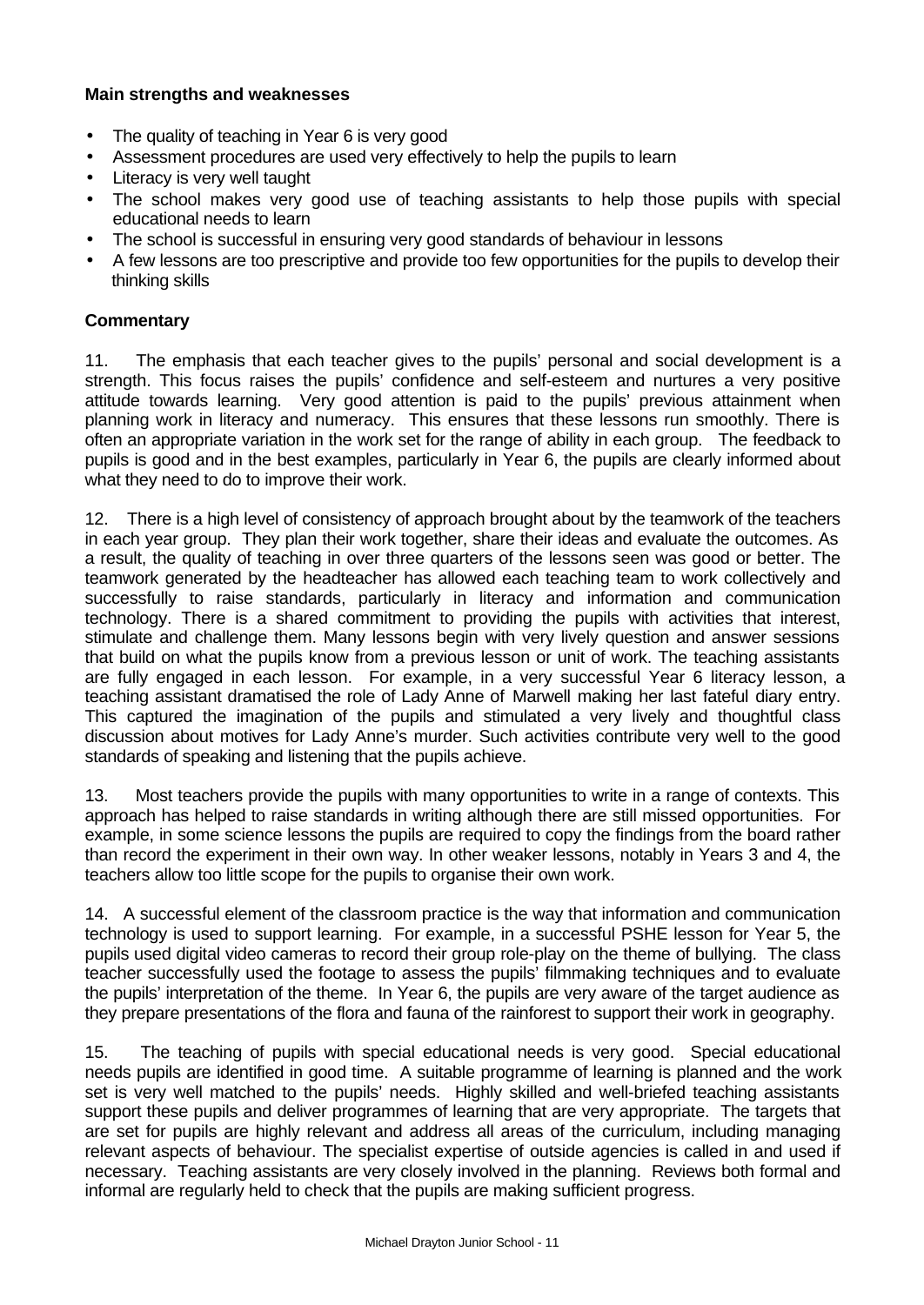#### *Summary of teaching observed during the inspection in 38 lessons*

| Excellent | Very good | Good     | Satisfactory | Jnsatisfactory | Poor     | Verv Poor |
|-----------|-----------|----------|--------------|----------------|----------|-----------|
| (0%)      | 10 (26%)  | 19 (50%) | (18%)        | 2(5%)          | $0(0\%)$ | (0%)      |

*The table gives the number of lessons observed in each of the seven categories used to make judgements about lessons; figures in brackets show percentages.*

### **The curriculum**

The curriculum is very good. Accommodation and resources are very good.

### **Main strengths and weaknesses**

- The pupils benefit from a very good curriculum that is enriched through a good range of visits and visitors
- Through the work of the senior management team and subject leaders the curriculum is very well co-ordinated and monitored
- The school's provision for pupils' personal, social and health education (PSHE) is very good

## **Commentary**

16. All subjects of the National Curriculum and religious education are taught and the curriculum provides the pupils with an enriched experience. The curriculum enables the pupils to achieve well in all subjects and areas of learning and to develop to their capabilities. The school's teaching and learning policy has greatly improved the structure of the school day since the last inspection. An appropriate amount of time is spent on each subject. Literacy is a priority. Some subjects, such as history and geography, are taught in blocks of time to give coherence for the pupils. In planning the curriculum, the school ensures that, wherever possible, programmes of study have purposeful links to provide continuity of learning.

17. The school plans the curriculum very well. The long-term curriculum plan for each year group shows coverage of the curriculum. The medium term plan gives more detailed planning for the half term. After each half term, each subject is reviewed and evaluated and the medium term planning is revised if necessary. Subject leaders are involved in this review and also undertake an audit of their subject every year. These audits are then used to inform the school planning process. For literacy and numeracy, teachers also complete weekly planning. A strength of the school is the co-ordination of the curriculum across the four mixed ability classes in each year group and the clear progression from one year to the next.

18. The provision for pupils with special educational needs is excellent. The school has very effective systems to analyse the performance of pupils with special educational needs. There is a structured programme of frequent and regular communication to ensure that these pupils receive appropriate support. Support staff are fully involved in this process. Appropriate specialist expertise is brought into the school to provide a whole range of support, both for learning and behaviour. High quality individual education plans set out suitable targets. These are regularly reviewed by parents, teachers and the pupils themselves. This ensures that pupils with special educational needs make very good progress and achieve very well. The school also provides very well for the one pupil who is learning English as an additional language. The programme is at the very early stages but the school has responded extremely promptly to the needs of the child.

19. The provision for the pupils' personal, social and health education (PSHE) is very good. It is taught as a mixture of discreet lessons and integrated into other curriculum areas. Pupils are taught about drugs misuse (including smoking and alcohol) and by Year six they have strong views on the subject. Assembly time is also used to promote PSHE and this is sometimes followed up in classroom activities. For instance, an assembly with the theme of "thank you" was followed up in a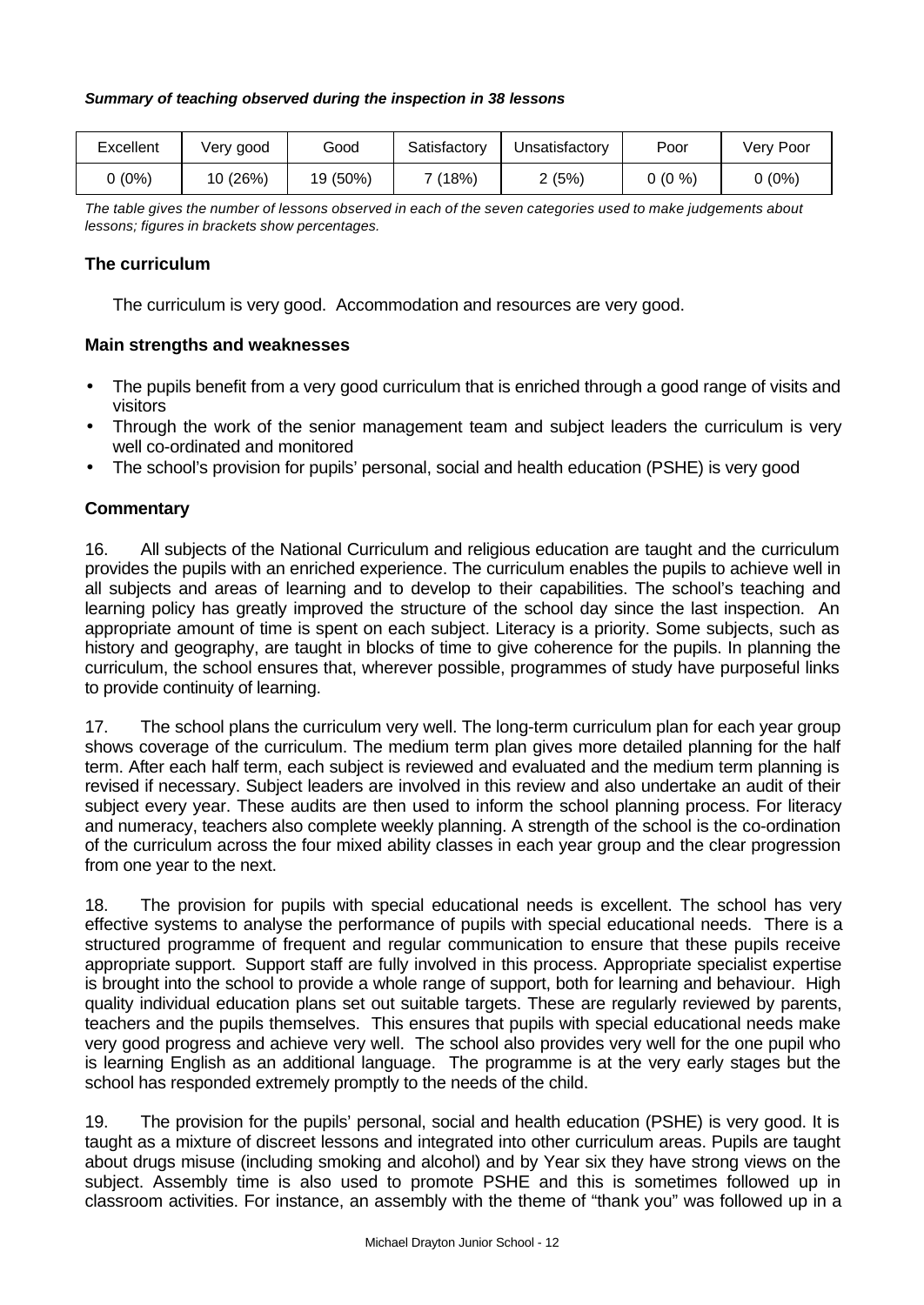Year 4 class when pupils considered the impact on others of saying thank you. The school also has a very effective school council with representatives drawn from every class.

20. The school offers an inclusive curriculum, and inclusion is built into the whole ethos of the school. All pupils have equality of access and opportunity. Support staff are well deployed to ensure that all pupils receive the support they need to access the curriculum.

21. The school has very good links with the neighbouring secondary school and this supports the very good transition arrangements. Both schools work in close partnership. A teacher from the secondary school works with Year 6 pupils one morning each week, and as the year progresses, subject leaders from both schools liaise closely and assessment information is used to ensure progression in pupils' learning. Pupils use the secondary school sports facilities and are invited to functions such as Christmas concerts. In the summer, pupils spend a day in the new school undertaking a range of transition activities. Gifted and talented pupils attend classes at the High School. Pupils in the school already have a very positive approach and are looking forward to the move to a new school.

22. Each year group in the school has opportunities for curriculum enrichment through visits to local places of interest. Year 3 visits Twycross Zoo, Years 3 and 4 visit local museums, while Year 5 visits the site of the Battle of Bosworth. Year 6 pupils have the opportunity to go on a residential visit and, in keeping with the inclusive nature of the whole curriculum, all pupils are given the opportunity to attend visits. Visitors are invited into the school to enrich the curriculum. For example, there are visits from the emergency services, music and dance workshops. Some of these activities have a multi-cultural dimension. All extra-curricular activities are linked into the curriculum and visits are followed up with classroom activities.

23. The school also offers a broad range of extra-curricular activities to support and enrich the curriculum. The school is particularly strong on sports activities with netball, gymnastics, crosscountry football and athletics opportunities for pupils of all ages. All activities are well attended and the school has achieved a number of notable successes in sport.

24. The school provides a very good learning environment. An inner courtyard of the school, where there is a well laid out garden with mature plants, typifies the thought that has gone to planning a high quality environment. This courtyard provides a tranquil outlook for many classrooms and provides a quiet area for pupils to enjoy during the warmer months of the year. The accommodation is spacious and attractive. The very well maintained facilities, with the exception of a hall large enough to accommodate the whole school, are very good. Classrooms are large, well lit and in a good state of decoration. Through careful management, resources have been built up over the years so that now the school is well resourced. A recent initiative is to start equipping each classroom with a digital projector.

### **Care, guidance and support**

The school provides very good care, welfare and health and safety for the pupils. The provision of support, advice and guidance based on monitoring is very good. The school is very good at seeking, valuing and acting upon pupils' views.

### **Main strengths and weaknesses**

- The care and welfare of the pupils is very good
- Relationships are very good
- There are very good induction arrangements in Year 3
- There are very good procedures for obtaining the pupils' views of the school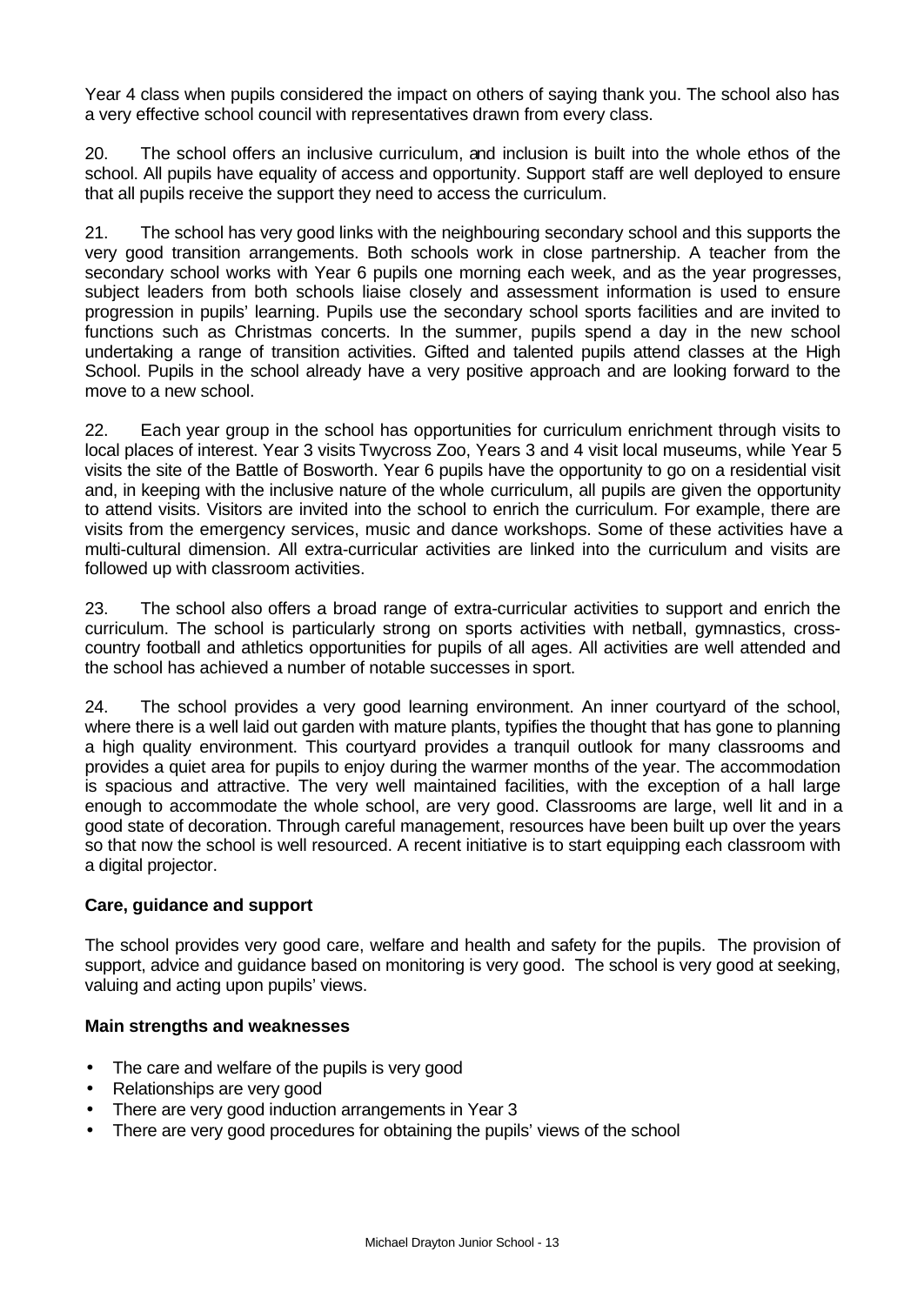## **Commentary**

25. The school has very good procedures for child protection and they are sensitively and effectively applied. Health and safety procedures are also very good and governors play a full role in their implementation. During the inspection, the school was presented with the Warwickshire Schools Gold Safety Merit Award. The school has a good number of suitably qualified first aiders and first aid procedures are considered to be very good.

26. There is a very good range of support available from outside specialist agencies. These include the educational psychologist, a range of therapists, the school nurse, the Learning Support Service, the Disability Illness Sensory and Communication Service and Hearing Impairment Service. Inter-Agency is operating now and joint professional meetings are held.

27. Pupils' views are sought through the well-established School Council. Regular meetings are held and there is a very good relationship with school, which enables the system to work particularly well.

28. Very good records are kept of the pupils' achievements and progress in the school. Monitoring is used very well to keep track of their progress. The pupils' personal and educational welfare is a priority of the staff. There are very good procedures for starting pupils in the school and for preparing them for life in the secondary school.

29. The school cares for pupils with special educational needs very well and this caring attitude is reflected in the ethos of the school. The pupils know they are very well cared for and this has a positive impact on their learning.

### **Partnership with parents, other schools and the community**

The school has good links with parents. It has very good links with the community, other schools and colleges.

### **Main strengths and weaknesses**

- The school's involvement in its local community is very good
- The quality of information provided for parents about their children's progress is very good

### **Commentary**

30. The parents who attended the pre-inspection parents meeting were positive about the school. They did, however, have concerns about bullying in the school. The questionnaires were more positive about this issue but a very small minority of parents still had concerns about bullying. Other minor concerns were about the quality of information given to parents about their children's progress and how well their children behave. The inspectors looked closely at all of these concerns and concluded that there is very little harassment or bullying in the school and on the rare occasions that it does occur it is dealt with quickly and effectively. The frequency and quality of information is regarded as very good. Behaviour overall, in lessons and in and around the school is very good.

31. Information for parents is very good. The school provides parents with a very well presented school prospectus and annual governors' report. The annual pupil reports are of a high standard, are evaluative, identify areas for improvement and allocate individual targets for pupils. Pupils also complete their own self-evaluation. The monthly newsletters are of a particularly high standard and are very informative.

32. The school has very good links with the community and there are regular outings for pupils and frequent visitors invited in to the school. The very close relationship with the local church is particularly commendable and this benefits the school, the church and the local community.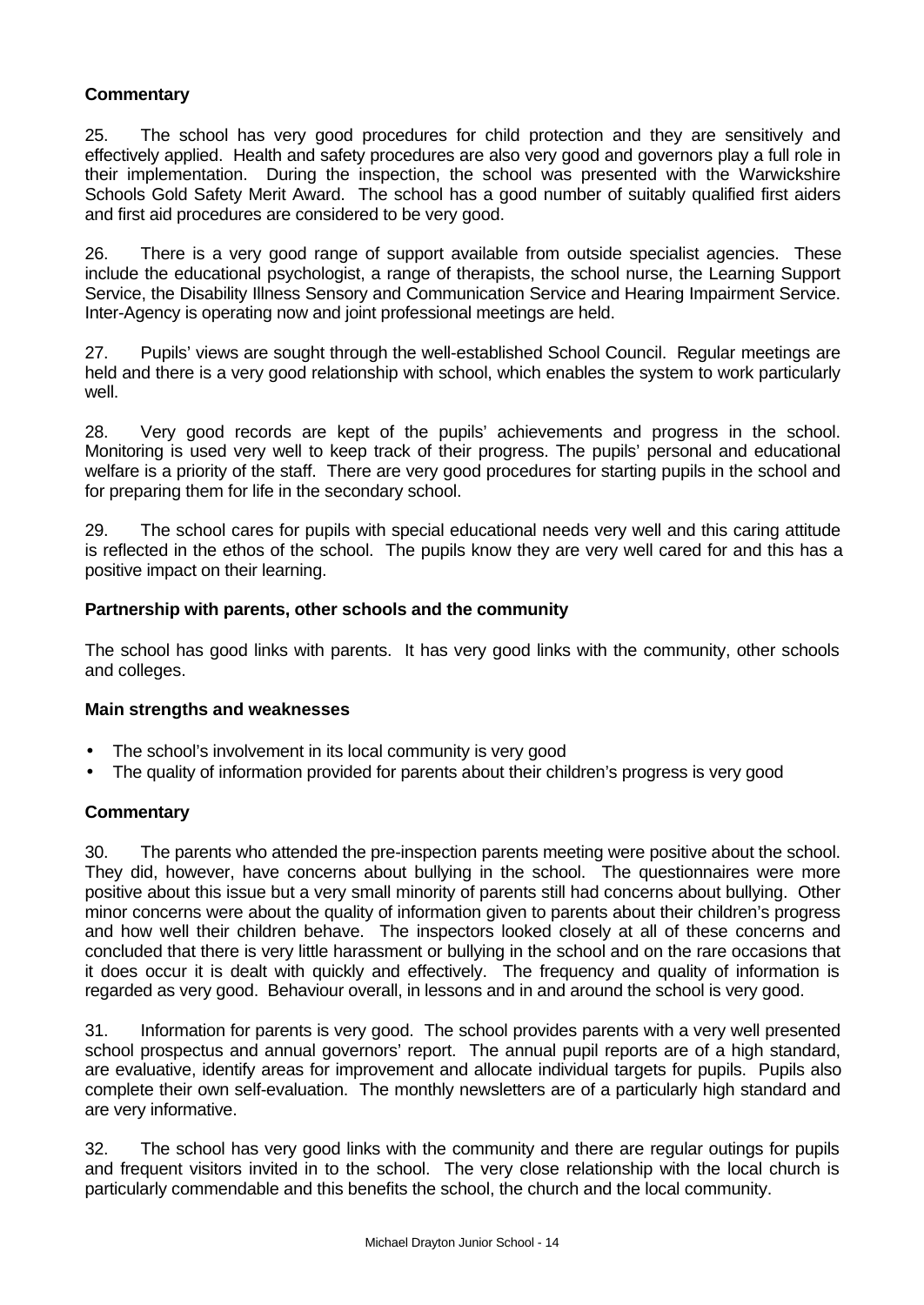33. Links with other schools are very good. In particular, the close relationships with the local after-school clubs and the Hartshill High School are very good. The Transition Initiative between Michael Drayton and Hartshill School has been especially effective in boosting the confidence of the pupils. The liaison not only extends to all "core" subjects but also to some foundation subjects including technology, sport, art and music.

## **LEADERSHIP AND MANAGEMENT**

The school is very well led and managed. The headteacher has developed a very effective senior management team and that has a clear focus on sustaining improvement. The governors are very involved in providing the strategic direction for the school.

### **Main strengths and weaknesses**

- The headteacher has established a high quality learning environment and has a very clear understanding of what needs to be done to continue to raise standards
- The headteacher inspires confidence and has developed a very effective management team
- The ethos of the school is both very inclusive and very supportive
- The school makes excellent use of its financial resources to help to achieve the priorities of the school improvement plan.
- Subject co-ordinators monitor achievement in their subject in a systematic way
- The governors provide very effective support for the work of the school

### **Commentary**

34. The school benefits from very good leadership from the headteacher, a dedicated and enthusiastic staff and a very supportive governing body. The headteacher, who has high expectations for the school, has a commitment to ensuring that the working environment reflects these high aspirations. The curriculum and assessment procedures are very well organised. The governors and staff work with shared purpose and are committed to the aims of the school and to high standards of personal and academic achievement. This provides a clear educational direction for the work of the school. The school management plan, determined through consultation between staff, governors and pupils, clearly defines a programme for further improvement. Financial resources are fully utilised to ensure the school makes good progress towards its priorities. The school is both reflective and evaluative and has a clear sense of purpose.

35. The ethos of the school is very good. The school is very successful in meeting its aims. There is a positive, caring ethos that promotes high standards of academic attainment and personal development. Pupils of all abilities and backgrounds are happy in school and share its values. This is reflected in their work and their relationships with their peers and adults. The headteacher and his deputy have established effective management structures and have empowered and motivated their colleagues to continue to strive for higher standards. There is a strong team spirit that is based on commitment to an open evaluation of their professional practice to achieve further school improvement. This analysis of effective classroom practice has improved the quality of teaching. The co-ordinator for special educational needs has transformed the provision. Furthermore, subject co-ordinators have risen to the challenge of increased responsibility and accountability. Their confidence in taking the initiative and the development of their expertise has made a significant contribution to the improvement in standards

36. The school has fully resolved the issues of the last inspection and has been particularly successful in raising standards of attainment in English, mathematics and science. Currently, standards in Year 6 in English are above average. This is because the school has made significant progress in developing its assessment procedures and because the provision for those pupils with special educational needs is now excellent. The school has increased its information technology capability significantly and standards are above average. The potential of information technology to support the curriculum is being continually developed and the class-based computers and the computer suite are being used both imaginatively and effectively.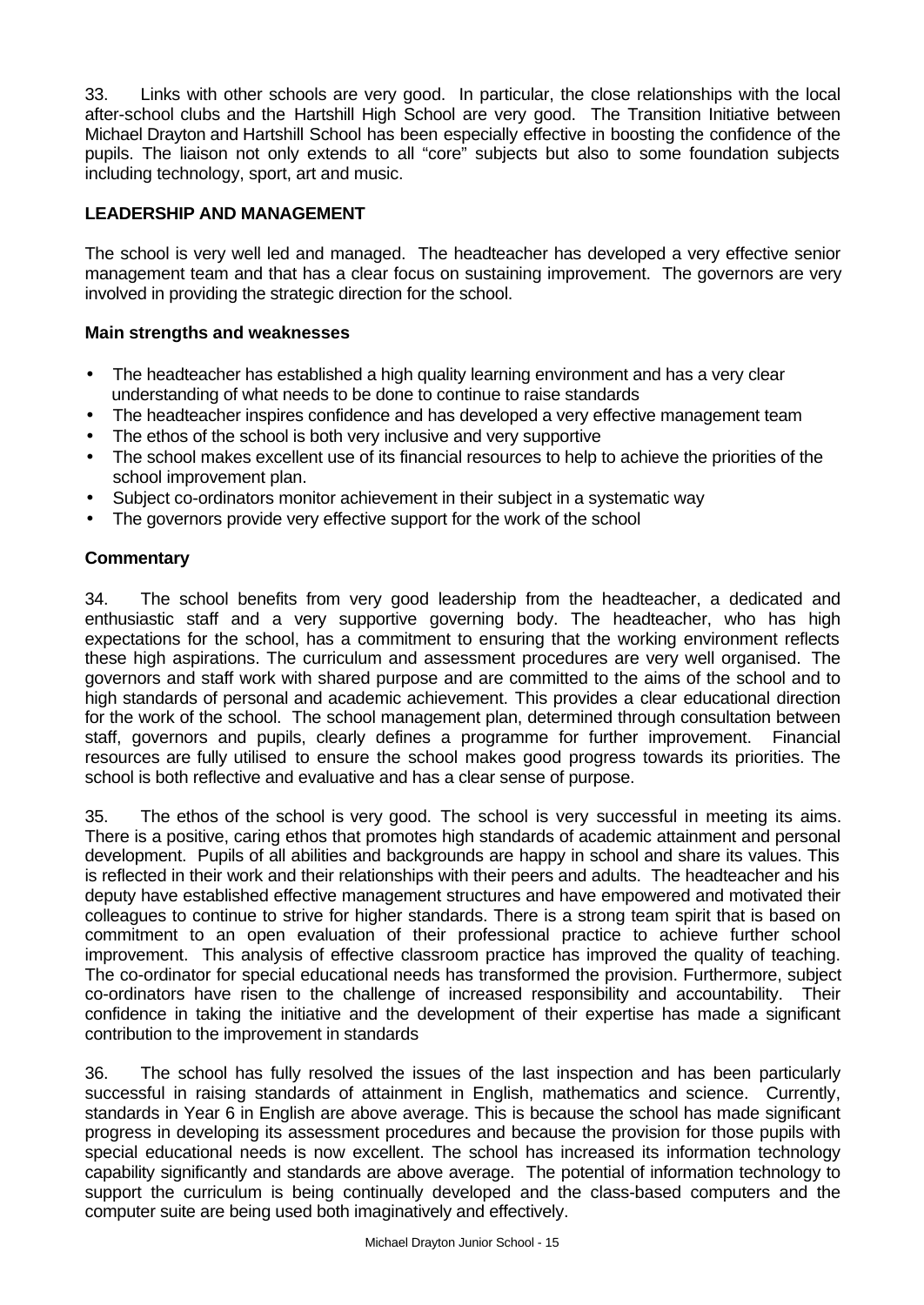37. The governing body is very supportive of the headteacher and the school. The committee structure is very well established and the governing body fulfils its statutory duties. Its role as a critical friend to the school is well developed because the governors have a very clear understanding of the curriculum and the standards achieved as well as pastoral, staffing and premises issues. For example, the special educational needs governor meets with the co-ordinator on a regular basis to discuss the progress of pupils on the register and any barriers to learning. Furthermore, the governors discuss the school's progress towards the objectives of the school improvement plan every half term and they make a significant contribution to the strategic planning of the school.

### *Financial information*

#### *Financial information for the year April 2002 to March 2003*

| Income and expenditure $(E)$ | Balances (£) |                                  |
|------------------------------|--------------|----------------------------------|
| Total income                 | 994,861      | Balance from previous year       |
| Total expenditure            | 951,555      | Balance carried forward to the i |
| Expenditure per pupil        | 1826         |                                  |

| Income and expenditure $(E)$ |         | Balances (£)                        |        |
|------------------------------|---------|-------------------------------------|--------|
| Total income                 | 994.861 | Balance from previous year          | 43.730 |
| Total expenditure            | 951,555 | Balance carried forward to the next | 43.296 |

39. The office and administrative staff provide a welcoming first point of contact and a very efficient service. The day-to-day financial management of the school is very good. This is the result of the effective partnership between the local education authority and the school to establish financial systems that are relevant and effective. The strategic use of finance is excellent. The school ensures that specific grants, for example for information and communication technology and special educational needs, are correctly spent. All expenditure is carefully tracked in line with best value principles and the budget is updated continuously to show the current state of the school's finances. The school provides very good value for money.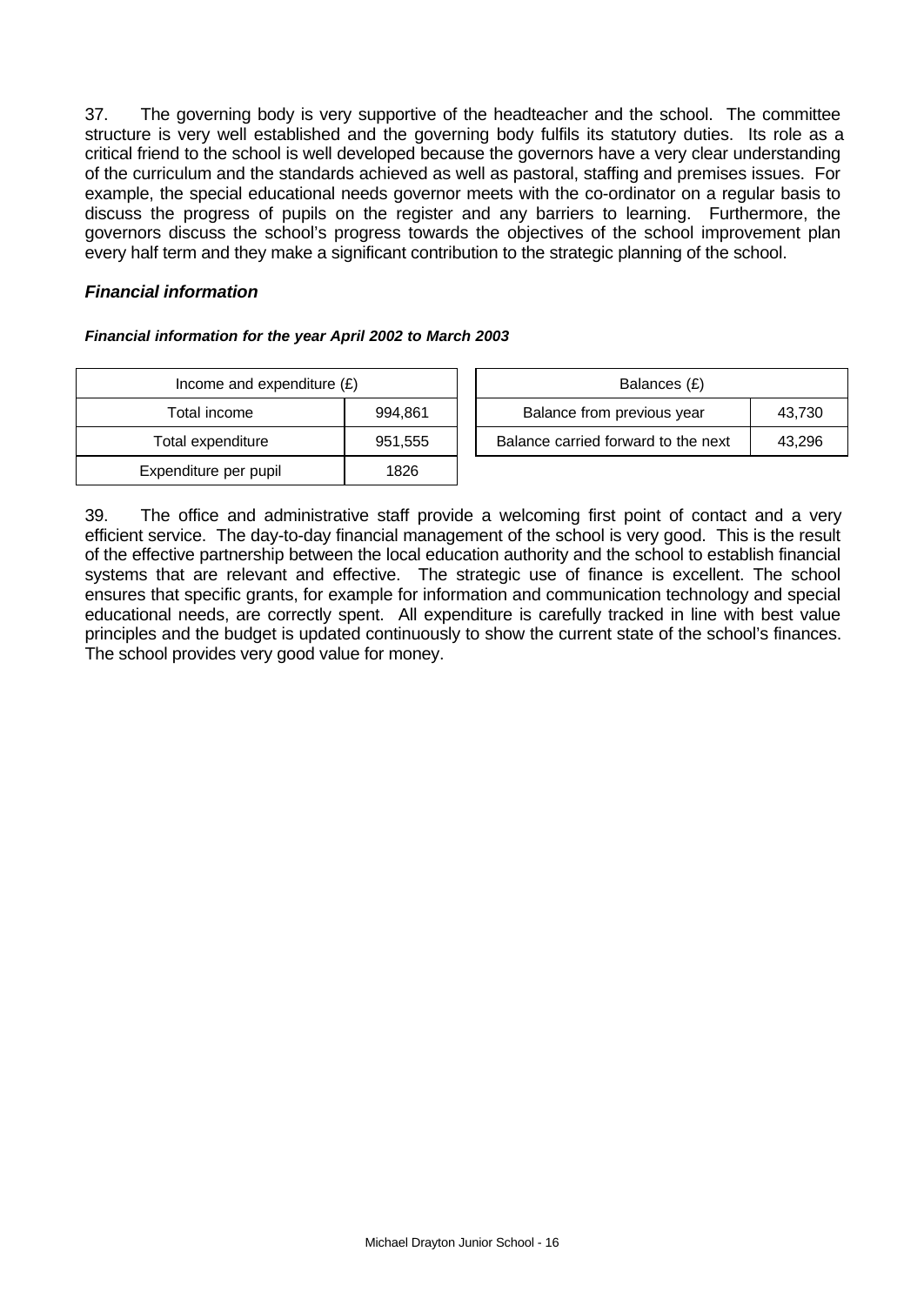### **SUBJECTS IN KEY STAGE 2**

### **ENGLISH**

Provision in English is **very good**.

#### **Main strengths and weaknesses**

- Leadership of the subject is very good
- There are high levels of consistency in the planning and delivery of literacy teaching
- Pupils achieve very well
- Individual pupils' needs are identified very well and target setting is highly appropriate
- Support for pupils who find learning difficult is very good
- Resources are very good

#### **Commentary**

39. Standards in English are rising because of all the work the school has done. When pupils enter the school, standards are below average. But all pupils make at least good, and often very good progress. So, by the time they leave Year 6, they are attaining standards that are in line with national averages. Compared to similar schools they are attaining far higher standards. Standards in the current Year 6 are above average.

40. The school is very good at identifying pupils' abilities and providing suitable work. Teachers are, for example, very good at supporting and encouraging pupils who find learning English particularly difficult. Work is very well planned and challenges them at an appropriate level. Teaching assistants are highly skilled and work very closely with teachers to support and encourage these pupils who make very good progress as a result. Equally, pupils who are exceptionally gifted achieve very well by being presented with appropriate challenge. The school has identified raising the achievement of boys' reading as an issue - based on a detailed and thorough analysis of pupil data and teacher assessments. A range of initiatives is under way and, already, this is having an impact and narrowing the attainment gap between boys and girls.

41. Progress in developing speaking and listening skills is very good. Much work has been done in this area since the last inspection and standards have improved. The pupils listen well to their teachers and this enables them all to contribute to class discussions. The very good classroom relationships between teachers and pupils support and develop pupils' confidence in speaking and listening. The school provides many opportunities for pupils to develop their skills and confidence in public speaking both in class and to a wider audience.

42. The pupils make good and often very good progress in reading because of very effective teaching based on a strong and well-planned curriculum. There are good links with parents, so that the majority of parents reinforce the school's efforts by providing support and encouragement at home. There is a very structured homework system which supports this. The school library provides an excellent range of modern and attractive books and also includes many stories, poems and book reviews published by the pupils themselves. These are very popular and encourage reading as well as modelling good writing. Very effective organisation ensures that all pupils have regular access to the library and very effective support, when selecting books. This gives reading a high profile and motivates pupils of all abilities. In lessons, the pupils are encouraged to read and understand a wide variety of stimulating texts that are appropriate to their level. The work of a wide variety of children's authors is shared and discussed. Less able pupils benefit from a very structured approach to the teaching of reading where the early skills are very well taught. Across the school teaching assistants play a vital role in supporting this work.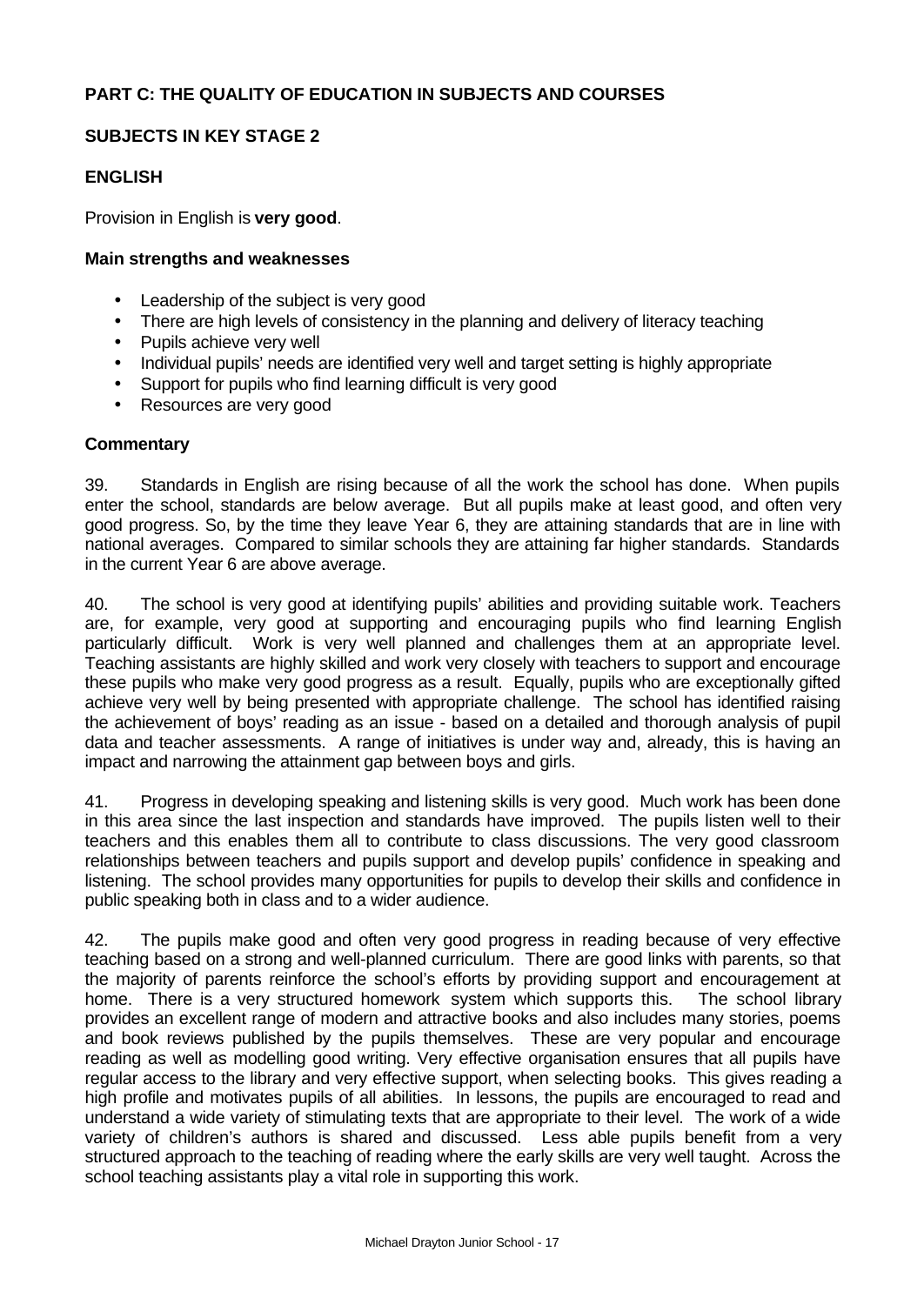43. The teaching of writing has improved because of the recent initiatives the school has taken to raise standards. Standards have risen and pupils' achievement is very good. Standards of handwriting and spelling are good. Teachers plan work very well to take account of the wide range of abilities. Teaching assistants give very effective support. Other subjects, such as history, science and religious education, are used very effectively to develop and consolidate writing skills. ICT is also well used to support work on developing research skills. In every classroom and throughout the school, there is a very good range of attractive, well presented written work. The presentation of this is often enhanced by using the pupils' considerable information and communication technology skills. Lessons are very well planned with a good balance of teacher input and pupil activities, although some teachers are more skilled in this than others. In every lesson an appropriate learning objective is set. Grammar and spelling are very well taught and pupils are eager to improve their spelling.

44. In the lessons seen, teaching ranged from very good to satisfactory and was good overall. The way learning objectives and individual pupil targets are set is a strength and addresses the criticisms of the last report. The scrutiny of work revealed that teaching generally is of a high standard, though the level of challenge set and the way marking is used to set future targets differs from teacher to teacher. Also, some teachers are much better at using the wider curriculum than others to develop the pupils' writing. For example, in the weaker lessons, teachers will require the pupils to copy information rather than to record their findings in their own words.

## **Language and Literacy across the curriculum**

45. Pupils have many opportunities to use their skills in speaking, listening, reading and writing in subjects other than English. In all lessons they listen attentively to their teachers. Discussion is a feature of most lessons and all pupils are encouraged to contribute. Science, religious education, history, art and design and technology are used very effectively to develop and consolidate reading and writing skills in a range of forms. Literacy skills are also very well developed through the pupils' use of information and communication technology.

### **MATHEMATICS**

Provision for mathematics is **good.**

### **Main strengths and weaknesses**

- Standards have improved since the last inspection
- All pupils achieve well because of the good teaching and learning
- There is a strong focus placed on developing pupils' numeracy skills
- The use of information and communication technology in mathematics is well developed
- The subject is effectively lead and managed

### **Commentary**

46. Standards in mathematics by the end of Year 6 are average. In the 2003 national tests, three quarters of pupils in Year 6 reached the expected levels. Overall the school does well for its pupils, with all groups making good progress and achieving well. Pupils with special educational needs are well supported by teachers and teaching assistants and make very good progress. There is no significant difference between the achievement of boys and girls.

47. Since the last inspection the school has continued to raise standards in mathematics. The proportion of pupils achieving the expected levels has risen steadily so that it is now in line with national expectations. Most pupils enter the school with below average mathematical understanding for their age but, through effective teaching, they leave the school working within the expected range for their age.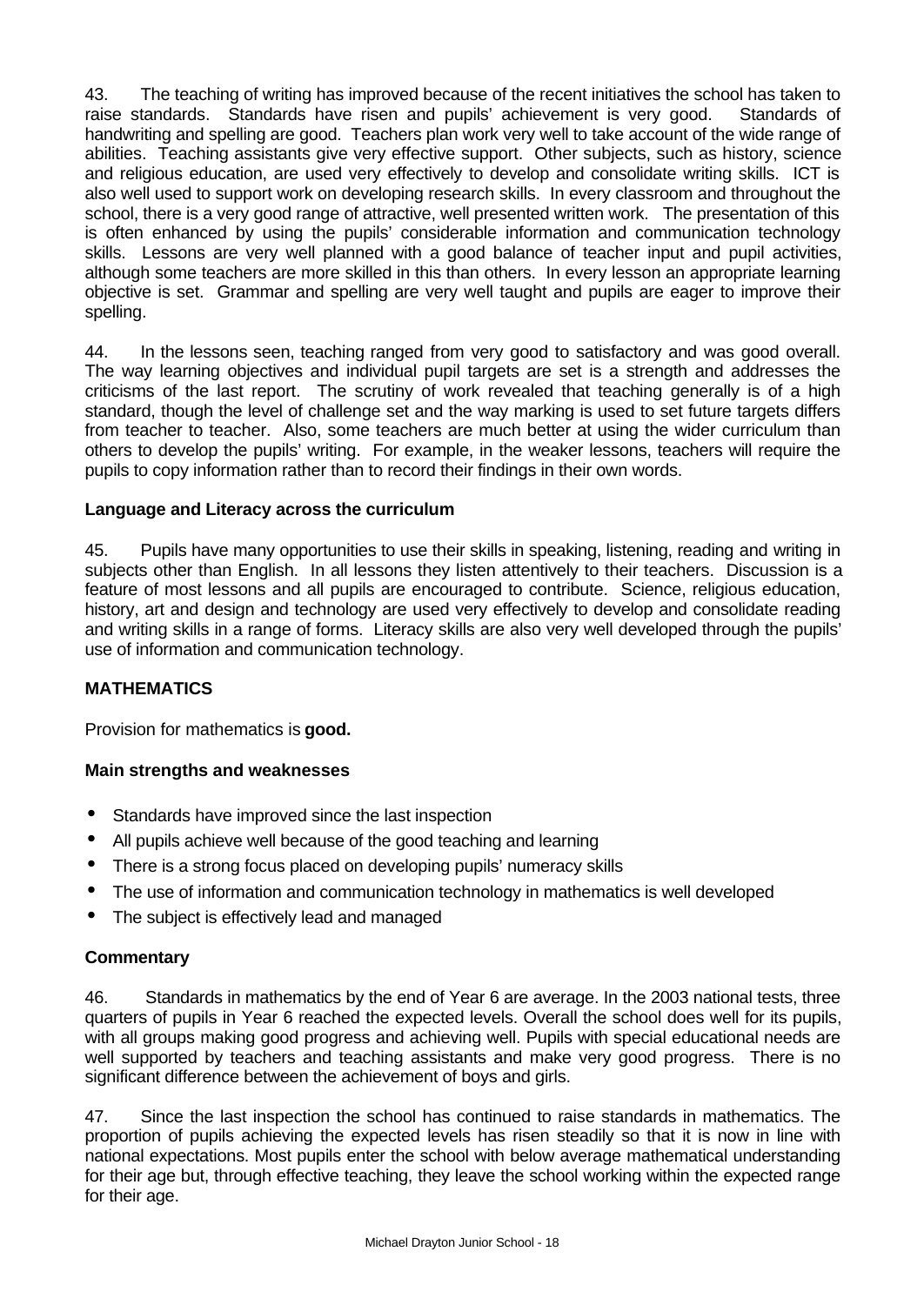48. The school follows the National Numeracy Strategy as a basis for planning the scheme of work and this has contributed to raising standards. The scheme of work is effectively and consistently applied across the school, and this is a real strength of the school. There is a good consistency between classes in the same year group, and a sound progression from year to year. There is, for example, clear progression in developing formal written methods across the four years starting with informal methods of computation based on mental approaches to mathematics. A variety of informal methods are taught to pupils and pupils use the most appropriate method based on personal preference and the task required.

49. In the lessons seen, teaching was satisfactory in one lesson and good in the rest. Strengths include:

- Well planned lessons have clear learning objectives identified through thorough pupil assessment
- Good teacher subject knowledge is coupled with clear explanations of mathematical concepts and terminology
- Good use of ICT supports teaching, and provides opportunities for pupils to use computers to support their learning.
- The teachers have high expectations of the pupils' ability
- The supportive atmosphere in the classroom enables pupils to feel their views and ideas are valued
- A good use of questioning in lessons ensures pupils understand what is expected from them to complete the task correctly

50. Teaching assistants are used effectively, usually to support the pupils with special needs. They usually work with small groups of special needs pupils, often on a simplified activity to that undertaken by the rest of the class using a variety of learning styles. All books are marked regularly, and the marking is related to the learning objectives set. Because the teachers set high expectations standards of presentation are good. Through the use of the three-part lesson and shared learning objectives, pupils are becoming involved in their own learning. However, too little attention is paid to investigative mathematics to enable the pupils to apply their skills and to develop their thinking.

51. Several of the classrooms now have a computer and a projector. In the mathematics lessons seen, both computers and overhead projectors were used to good effect to provide an interactive visual display to enhance learning. Pupils have access to computers to develop mathematical skills and confirm understanding, and the school is building up a collection of suitable software for this purpose. In the lessons seen, the programs provided for effective teaching and helped to engage and interest the pupils.

52. The subject is well led and managed. The subject leader attends courses and briefing sessions on a regular basis. This is passed on to staff through team meetings and through the mathematics policy. There is an annual subject audit each year which identifies issues for the school improvement plan. The subject leader provides advice and support to staff and monitors planning and pupils' work. The Senior Management Team undertakes most of the lesson observations, feeding back to the subject leader.

### **Mathematics across the curriculum**

53. Pupils use mathematics as part of their work in other subjects, and consequently develop an understanding of the practical uses for their mathematical skills. Knowledge and skills acquired particularly in measures, and data handling are used in many subject areas, and pupils are expected to apply their numeracy skills in a wide range of applications. For example, they use graphs and tables to record and analyse data on the permeability of rocks in science.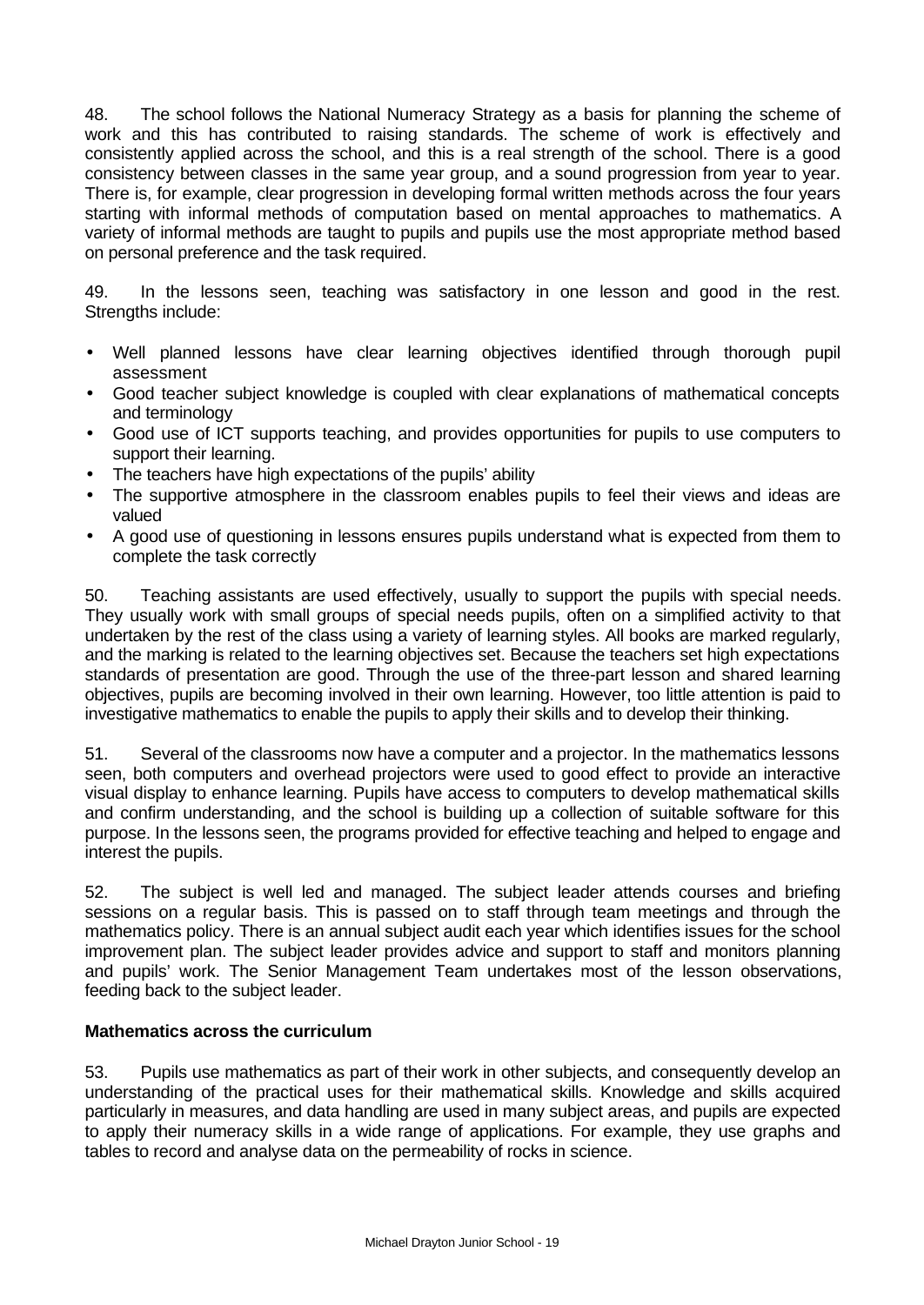### **SCIENCE**

Provision in science is **good.**

#### **Main strengths and weaknesses**

- Pupils achieve well as a result of good teaching
- Planning and assessment are consistent across year groups
- Good resources and equipment are well used by staff and pupils
- The subject is effectively led and managed

### **Commentary**

54. Pupils in Year 3 enter school with standards below the national average but make good progress during that year. On the basis of the four lessons observed, an analysis of previous work, and discussions with pupils, it is clear that the pupils' progress is accelerated through Years 4 to 6. The pupils achieve well with a significant number reaching the expected level for their age and some exceeding these levels.

55. The subject manager has worked hard with staff to ensure that the newly produced schemes of work will be fully in place by the end of the summer term 2004. The subject is well monitored and she receives half termly feed back from year group leaders to assist her with tailoring planning to meet pupils' learning needs.

56. Teaching overall is good with some very good teaching seen in Years 4 and 6. Teachers' planning clearly identifies learning outcomes that are shared with pupils, enabling them to have a clear focus on what they are about to learn. Lessons are well managed and include practical investigations where pupils can select their own equipment, make predictions and explore their own ideas. The lessons where pupils collaborate, discuss possibilities, and make their own conclusions raise their levels of attainment in scientific enquiry. Support staff are used well to help pupils who learn at a slower pace or who have difficulty maintaining concentration.

57. In the lessons seen that were very good, the teaching was of a significant pace. In a Year 6 lesson the teacher skilfully managed pupils through a series of activities, ensuring their successes by offering clues to next steps. This strategy secured pupil interest and maintained focus. She challenged the pupils' thinking at all levels, high lighted the expectation of good collaboration, and structured the recording to emphasise the need to take frequent rough notes or quick diagrams of observations and changes. The teacher and teaching assistant worked together well supporting pupils at each stage. They maintained high expectations of pupils' thinking and reasoning to work out for themselves the tasks set. Pupils achieved well and were able to express their findings about separating solids in a clear and logical way. They used appropriate scientific terms such as filtering, sieving, dissolving, and magnetic attraction and were able to suggest how they could improve their filtering systems to enable them to be more effective.

58. Where teaching was less successful there was on an over reliance on teacher direction and pupils became restless with listening for long periods of time. Learning lacked challenge when it purely consisted of copying notes from the whiteboard.

### **INFORMATION AND COMMUNICATION TECHNOLOGY (ICT)**

Provision in information and communication is **very good.**

### **Main strengths and weaknesses**

- Software and hardware resources across the school are very good
- Teaching of computer skills is good and teachers have good subject knowledge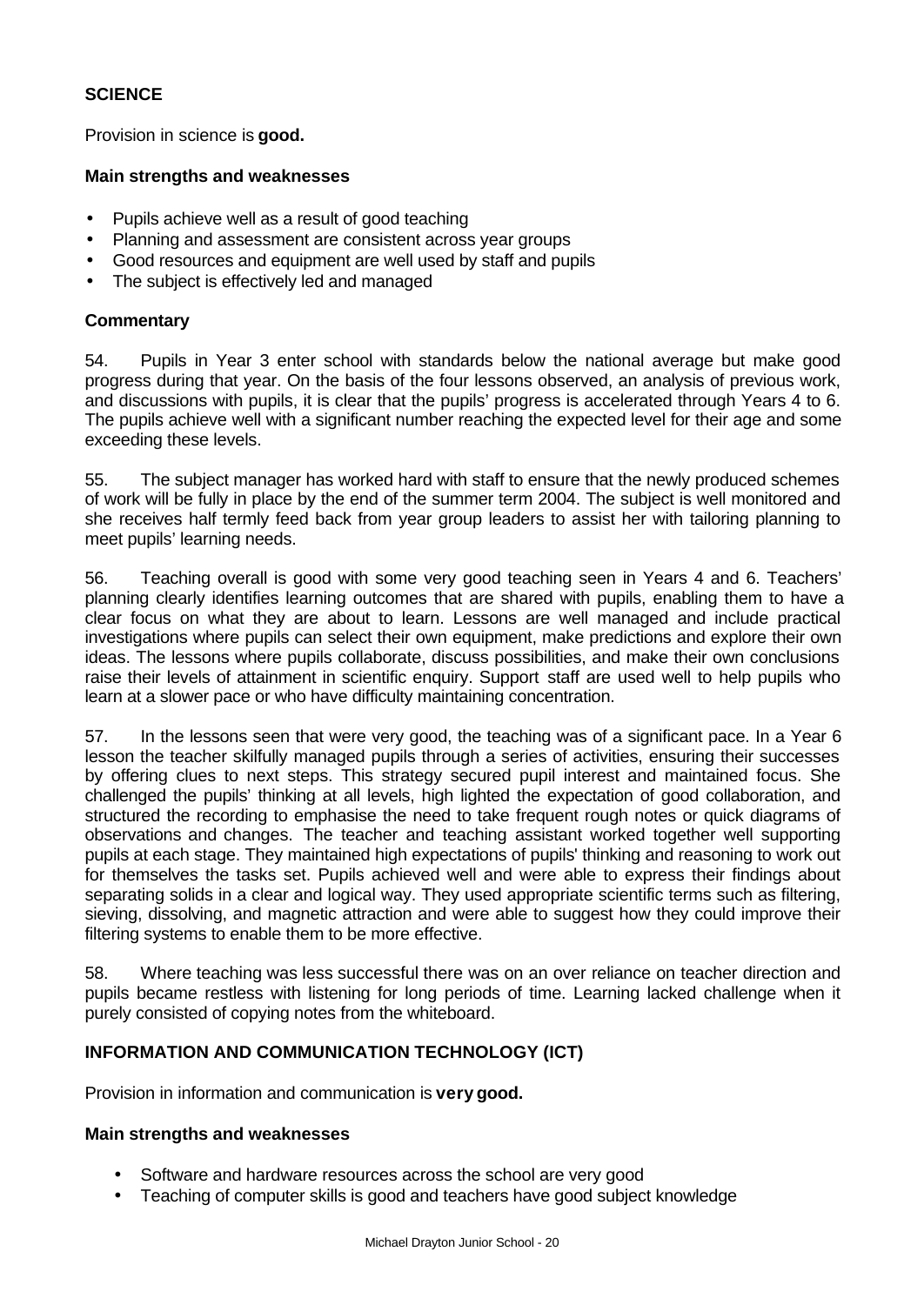- There is effective use of ICT across the curriculum enhanced by the introduction of digital projectors
- The effective subject leader provides a strong role model

## **Commentary**

59. Standards are good. Pupils achieve well by the time they leave the school and standards are above national expectations.

60. Resources for teaching information and communication technology at the school are very good. The school's planning is very good and ensures that there is consistency of teaching across the year group and good progression from year to year. Pupils are given the opportunity to apply their knowledge and skills further across the curriculum in other subjects. ICT is used well in other subjects.

61. The quality of teaching is good overall. In the lesson that was very good, the teacher taught the pupils how to undertake multiple searches of a database. The learning objectives were shared with the pupils and the teacher used an interactive whiteboard to demonstrate how the pupils could refine questions to search a database on the Planets. Effective questioning was used to confirm understanding of the skills involved. This was an appropriate but challenging activity for the age of the pupils. By the end of the lesson, all pupils were able to ask multiple search questions separated by either "and" or "or" and could recognise whether the resulting search had provided the appropriate results. The 'Planets datafile' supported the current science topic.

62. Pupils are confident users of ICT. They are able to log onto the network, load applications and load and save their work. They are familiar with the Windows environment and have good mouse and keyboard skills. Younger pupils are able to switch between programs and cut and paste information between them. They are able to manipulate information on the screen and consider the audience before presenting their work. They are able to navigate their way around the Internet to search and find information. Older pupils are also able to create multimedia presentations and use devices such as digital and video cameras to enhance these presentations. They use their knowledge of ICT to select the most appropriate medium for interpreting and presenting information.

63. The school is very well resourced for ICT. As well as the computer suite and class-based computers, there are a number of laptop computers for staff use. The school is also undertaking a programme to equip each classroom with digital projectors. During the inspection these were used very effectively by class teachers to enhance the quality of their teaching. The school has a number of digital cameras and digital video cameras for use by pupils.

64. The school has its own quality website. Staff and pupils contribute to the website and it is maintained by a non-teaching staff member. The school also runs an after-school cyber café. This inclusive after-school activity enables those pupils without home computer access to use the computers and the Internet.

65. A strength of the provision is the quality of subject leadership. The subject leader has a good knowledge of the subject and acts as a good role model for other staff. His input into the planning of ICT lessons has helped ensure that the subject is delivered well. He undertakes training with the staff; all have now completed the New Opportunities Fund training. There is an annual audit of provision which informs the school improvement plan and the budget requirements.

### **Information and communication technology across the curriculum**

66. Information and communication technology is used by pupils across the school to collect, interpret and present information using a variety of tools in appropriate classrooms situations. In one classroom, digital photographs of the pupils were used as a display board to record their individual targets. Other pupils had chosen to develop their topic on the Tudors using ICT to first find facts on the Internet, then to check the information for different viewpoints and finally present their topic using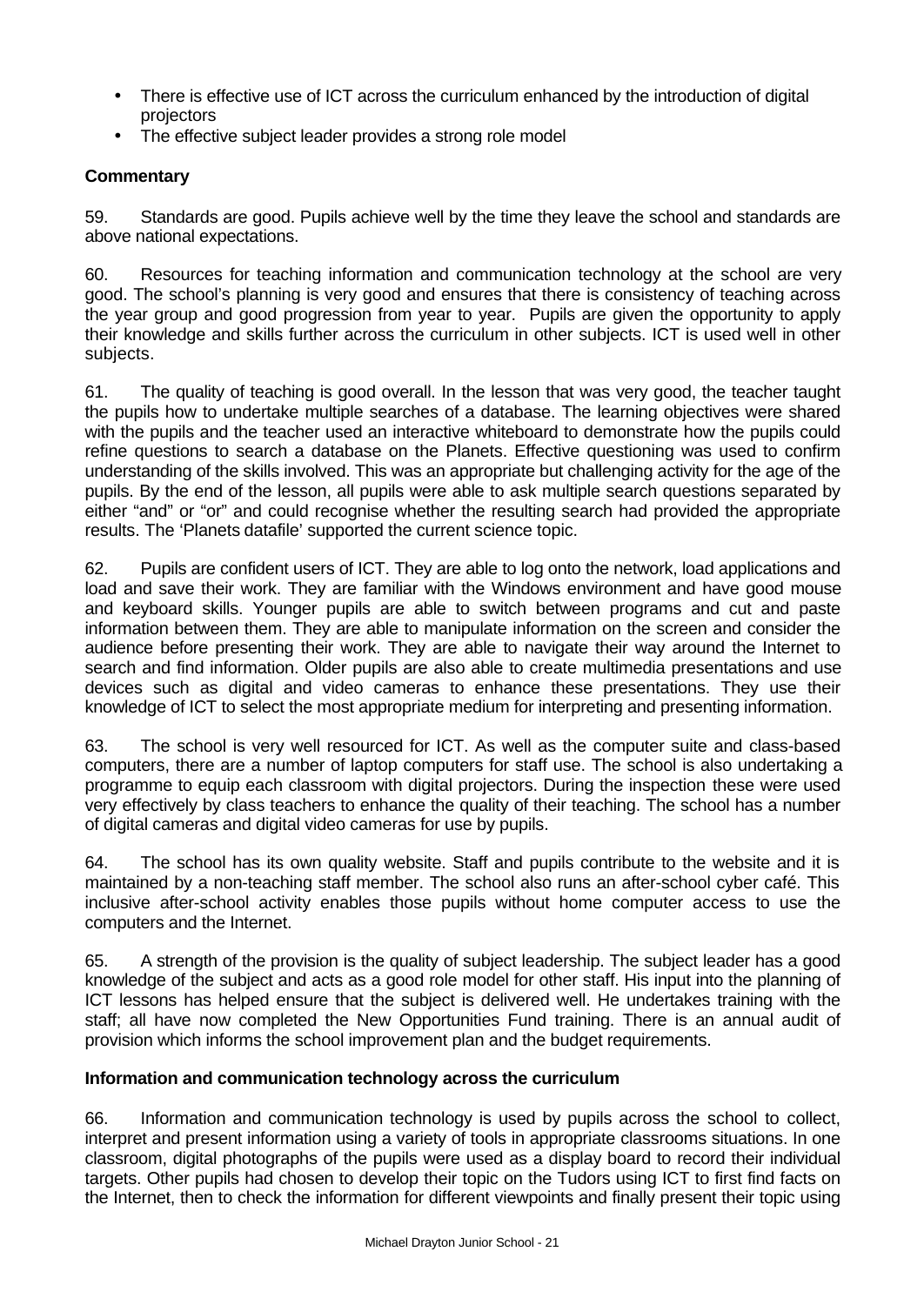text and graphics. Pupils have good opportunities to develop skills in other subject areas using ICT. For example, pupils in Year 5 are developing their mathematical understanding by using a branching database to sort different types of triangles.

### **HUMANITIES**

### **Religious education (RE)**

Provision for RE is **satisfactory.**

### **Main strengths and weaknesses**

- The new policy and scheme of work are in line with the agreed syllabus
- New resources are planned to match with the new scheme of work

### **Commentary**

67. Standards are in line with expectations of the locally agreed syllabus, as they were at the time of the last inspection. Analysis of the work in pupils' books shows that pupils work in a variety of ways recording notes from discussions, drawings and photographs of activities and visits. The pupils make links between RE lessons and their everyday lives. For example, when studying Giving Thanks, the pupils considered ways they have said thank you through letters, smiles, words, and how it felt to be thanked. They wrote "Thank You" letters in their books to a friend, relative or to God.

68. Teaching is satisfactory overall with some good and very good teaching in Years 5 and 6. Characteristics of these lessons were the pace, the involvement of every pupil in the activity and the challenges given to them to keep them working well either independently or co-operatively. Less successful lessons were overly teacher directed with too few opportunities for pupils to be involved in discussion and the sharing of experiences. Teacher expectations were low with no differentiation and challenge to encourage reflection and response.

69. The curriculum is well planned across the year groups, and is monitored twice yearly by the co-ordinator who looks for consistency and coverage. She has developed RE to have greater links with personal, social and health education and citizenship and has widened the multicultural aspects of school life by taking pupils to the Intercultural Arts Festival workshops held annually in Nuneaton. There are effective assessment procedures across the school.

## **History**

Provision in history is **good.**

## **Main strengths and weaknesses**

- Clear schemes of work and year group planning provide consistency across the years
- Monitoring and assessment by the subject leader provides good support
- Interesting /exciting field trips/visitors to school enhance pupils' experiences and make learning active and real
- Marking is beginning to support pupils to further develop their history skills

## **Commentary**

70. Standards seen during the inspection remain in line with national expectations as at the time of the last report. By Year 6 pupils talk confidently about what they have learned of the Victorians, Tudors and Romans. They are able to search for information from a variety of sources including making good use of the schools web site links to a variety of history web sites. They described some of the changes over time to their own locality and talked of the A5 as being '*a legacy from the Romans'*.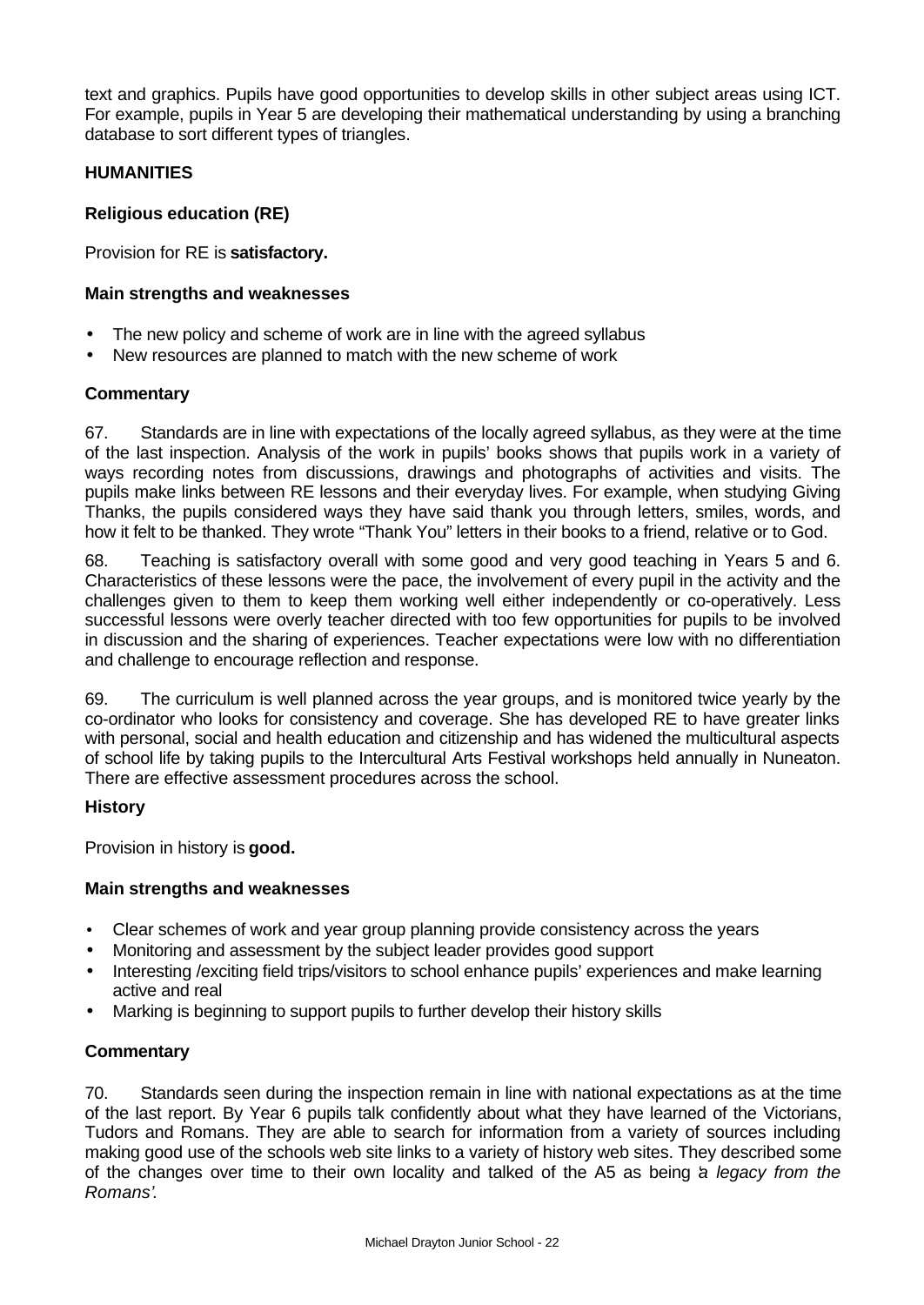71. During the inspection only lessons in Years 4 and 5 were seen. The teaching here was consistently good, as was the learning by the pupils. The teacher used both overhead projector and ceiling projector to illustrate resources at a larger scale thus increasing the impact. Tasks were suitably matched to ability and the teaching assistant was deployed well, supporting the pupils who learn at a slower rate, assisting them with reading and difficult vocabulary. More able pupils independently researched their own work from a well-produced school booklet on Roman Gods and Goddesses and recorded their work in their preferred style.

72. Pupils recollected the many visitors to school that had brought history to life through drama. They felt they learned more from experiences such as being dressed up as Roman soldiers or working with the Professor who was a time traveller and who '*was very interactive with us and got us dressed up and very involved'*

73. The subject co-ordinator leads and manages the subject well. He has worked hard to produce a good scheme of work that has cross- curricular links and that has included many local connections. He supports staff with demonstrations, advice and has initiated the use of CD-ROMs and LCD projectors to deliver the history curriculum. He regularly supports at staff meetings with web site guidance about information on resources for history. The impact of his leadership permeates through the school to raise standards in history.

74. Only one lesson was seen in **geography** but a good range of work was available in books and on displays. There were also samples of work from the previous year and pupils spoke enthusiastically about the work they had done. The indications are that standards are in line with national expectations, as they were in the previous report.

75. The teaching in the lesson seen was good. The teacher used a range of questions to ensure all pupils were actively involved in the discussion about rainforests and how their position on the globe affects their climate. Pupils showed good knowledge from their previous lessons about what is needed for rain forest conditions. There was an informative video used to extend pupil knowledge of rain forest conditions and the teacher offered good guidance and support for note taking to ensure pupils would have brief notes for discussion and recording later.

76. The subject co-ordinator leads and manages the subject well. He has worked hard to produce a good scheme of work that has cross-curricular links and that has included many local links. He supports staff with demonstrations, advice and has initiated the use of CD ROMs and LCD projectors to deliver the geography curriculum. He regularly supports at staff meetings with web site guidance about information on resources for geography.

# **CREATIVE, AESTHETIC, PRACTICAL AND PHYSICAL SUBJECTS**

77. The curriculum in these subjects is supported by strong, well-structured schemes of work. Standards of display are high in design and technology and art and design, and skilled teaching assistants provide very good support in all the subjects.

78. Standards in **design and technology** are in line with national expectations by the time the pupils leave Year 6. The very well structured curriculum supports the systematic development of skills. This supports the teaching of design and technology and addresses the criticisms in the last inspection. Pupils' achievement is good because of the close focus in teaching on each aspect of the design, make and evaluate process. The good detail in pupils' planning is reflected in the high quality finish of their work. The pupils use their ideas very well to explore the possibilities of materials and mechanisms. Year 6 pupils, for example, produced high quality moving toys linked to works of Literature such as the "Chocolate Factory" in Roald Dahl's story.

79. In **art and design** there is a very good range of artistic expertise of both teachers and teaching assistants. This results in high quality displays of work in art and design throughout the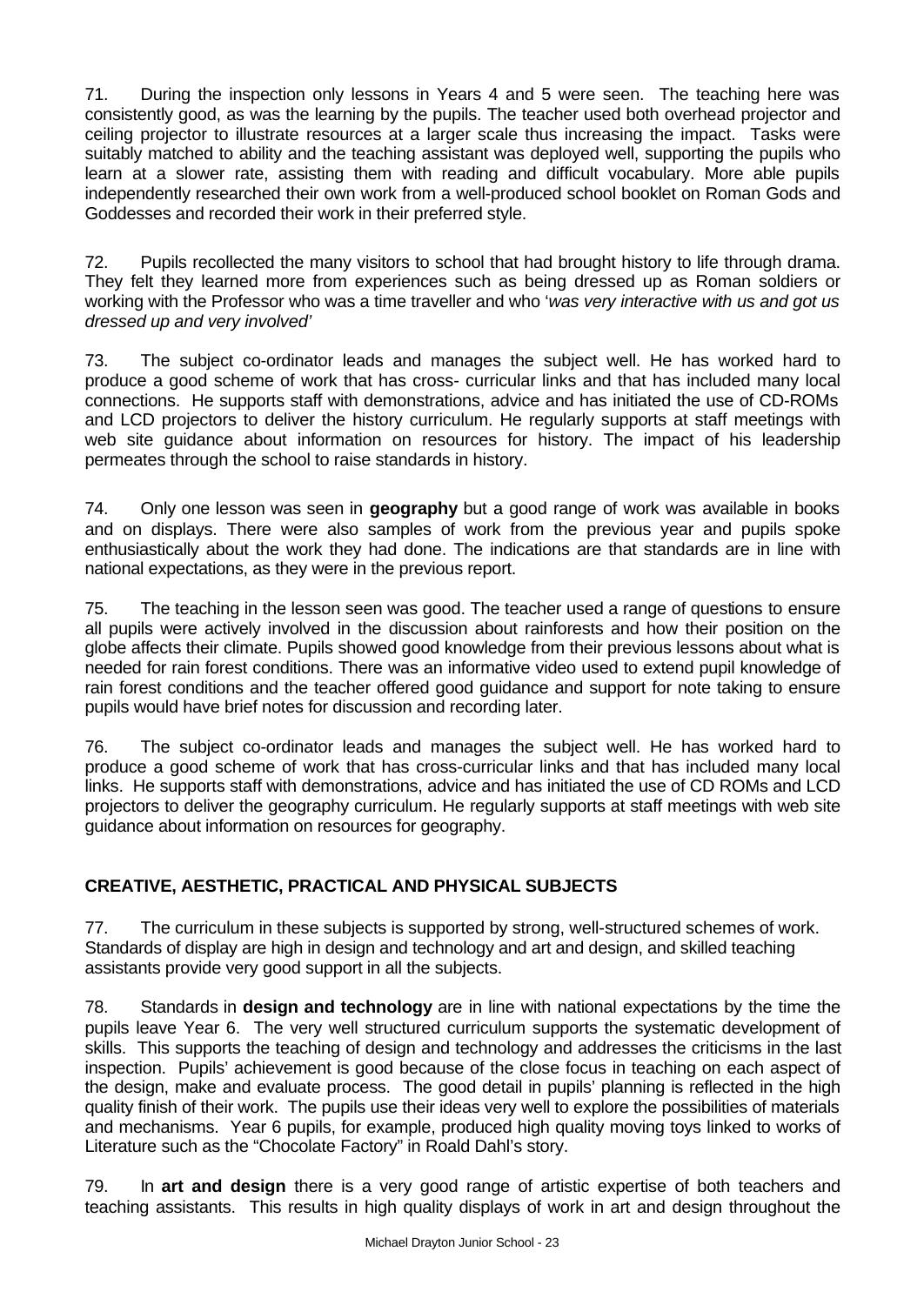school. Teachers are very skilled at teaching art and design. They are supported by a very detailed, structured and well-designed curriculum. This systematically develops the pupils' skills while allowing teachers to quite flexible in the topics they select. This results in some unusual and original work. Also, because of this, most pupils really enjoy their art and design lessons. Consequently they achieve very well and standards are above those seen in most schools. The school also provides good extra-curricular opportunities to see the work of artists in museums and galleries. Older pupils have benefited from working with a specialist teacher of art and design to create chalk and pastel large-scale images of "Black Heroes" based on work they have been doing in history. This work reaches a very good standard, with fine control and very effective shading and toning.

80. In **music**, the school provides very good opportunities for the pupils to perform, to listen to a range of musical genre and to learn to play musical instruments. The co-ordinator has high aspirations for music in the school and this is reflected in the standards that the pupils achieve when she is teaching. For example, in a Year 3 lesson, the pupils made very good progress in determining the appropriate tempo for nursery rhymes such as "Three Blind Mice". Because the teacher maintained very good discipline and required the pupils to listen carefully they were also able to provide the accompaniment with percussion instruments and to evaluate their performance. However, the achievement in lessons in other classes is often determined by the expertise and confidence of the class teacher, which is variable. The school is developing the use of information and communication technology to support learning, for example, biographical details of composers are researched on the Internet and Year 6 pupils sample sounds and explore loops in lessons.

81. The school provides the full range of **physical education** activities, including outdoor and adventurous activities. These take place during residential visits for pupils in Years 5 and 6, although the school is developing the use of its own grounds to teach the skills of orienteering. There is good provision for swimming at a local pool, with the result that nearly all pupils are swimmers by the time they leave the school. There is a very good range of games included in the curriculum. This ensures that there are very good opportunities for all pupils to take part in a variety of competitive sports and games. The games teaching seen was good overall and the pupils showed levels of skill that were above average. A strong feature of the teaching was the use of exemplification to demonstrate skills. This has improved since the most recent inspection. The subject leader has identified the teaching of dance and the introduction of on-site Adventure Activities as areas for development.

## **PERSONAL, SOCIAL AND HEALTH EDUCATION AND CITIZENSHIP**

Provision for personal, social and health education is **very good.**

### **Main strengths and weaknesses**

- The school's provision for pupils' personal, social and health education (PSHE) is very good
- The school places a high priority on PSHE

#### **Commentary**

82. Personal, social and health education (PSHE) is taught as a mixture of discrete lessons and integrated into other curriculum areas. Pupils are taught about drugs misuse (including smoking and alcohol) and by Year 6 they have strong views on the subject. Assembly time is used effectively to promote PSHE and this is sometimes followed up in classroom activities. There is a scheme of work for PSHE with topic often integrated into other areas of learning. For example, a topic on learning how to look after money is integrated into mathematics, history and geography. As part of their learning, pupils understand the consequences of their actions on themselves and others and are able to express themselves well on issues that affect them.

83. There is an effective subject leader who is shaping the direction of PSHE in the school and provides curriculum support to other teachers in the school. She undertakes a regular audit of the subject each year to inform planning and the budget. The school has a very effective school council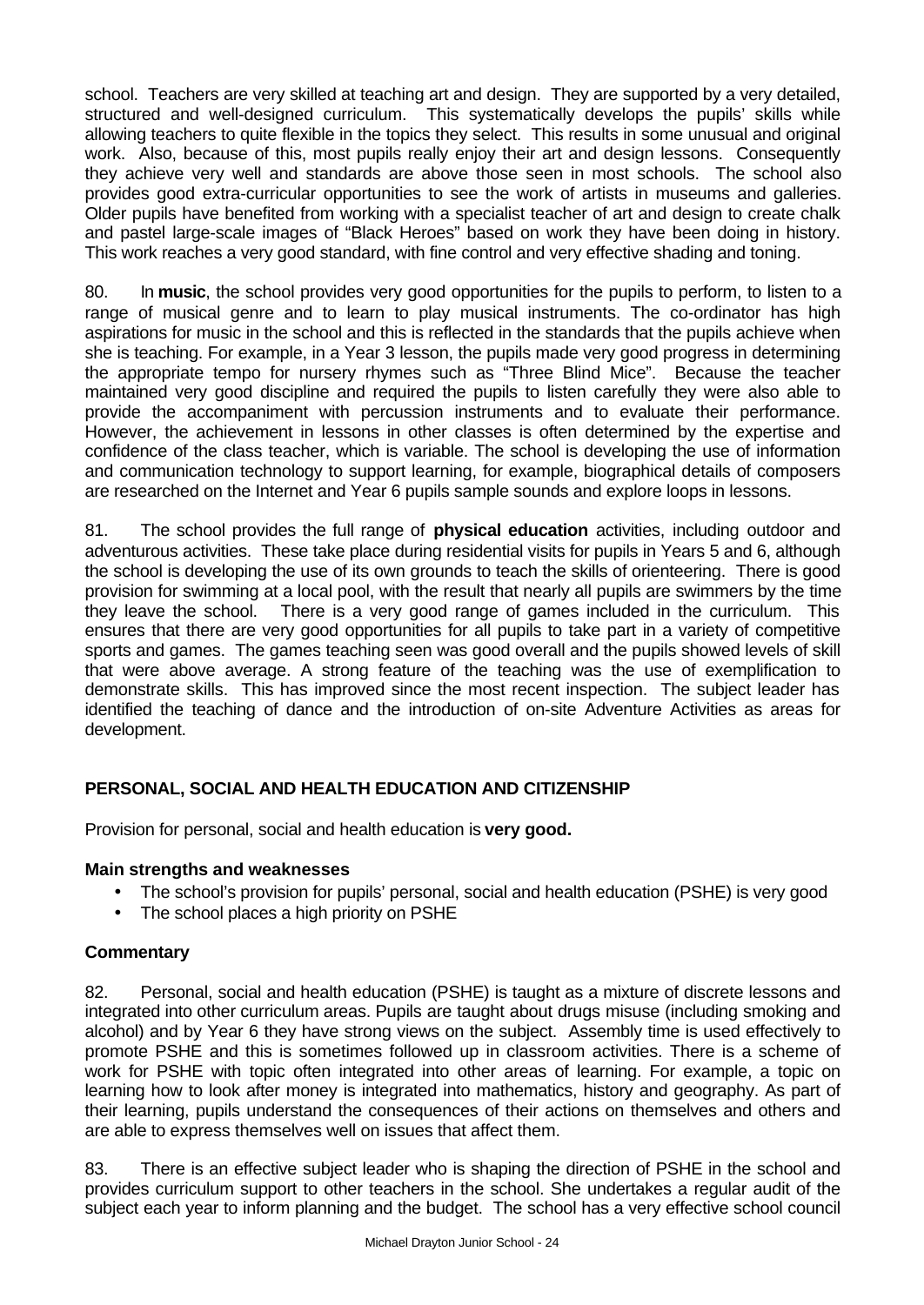with representatives drawn from every class. All of the pupils spoken to felt an ownership of the school council and recognised that their views could have a direct impact on school life. The direct impact has meant that all pupils have a voice to help improve the environment of the school. A current issue is the re-opening of the tuck shop, but pupils have recognised that they must therefore be responsible for the litter around school that could be created. The school council has also had an indirect impact on the pupils that derived from a greater appreciation of democracy, the rights and responsibilities of living in a community and the effect of decisions and choices.